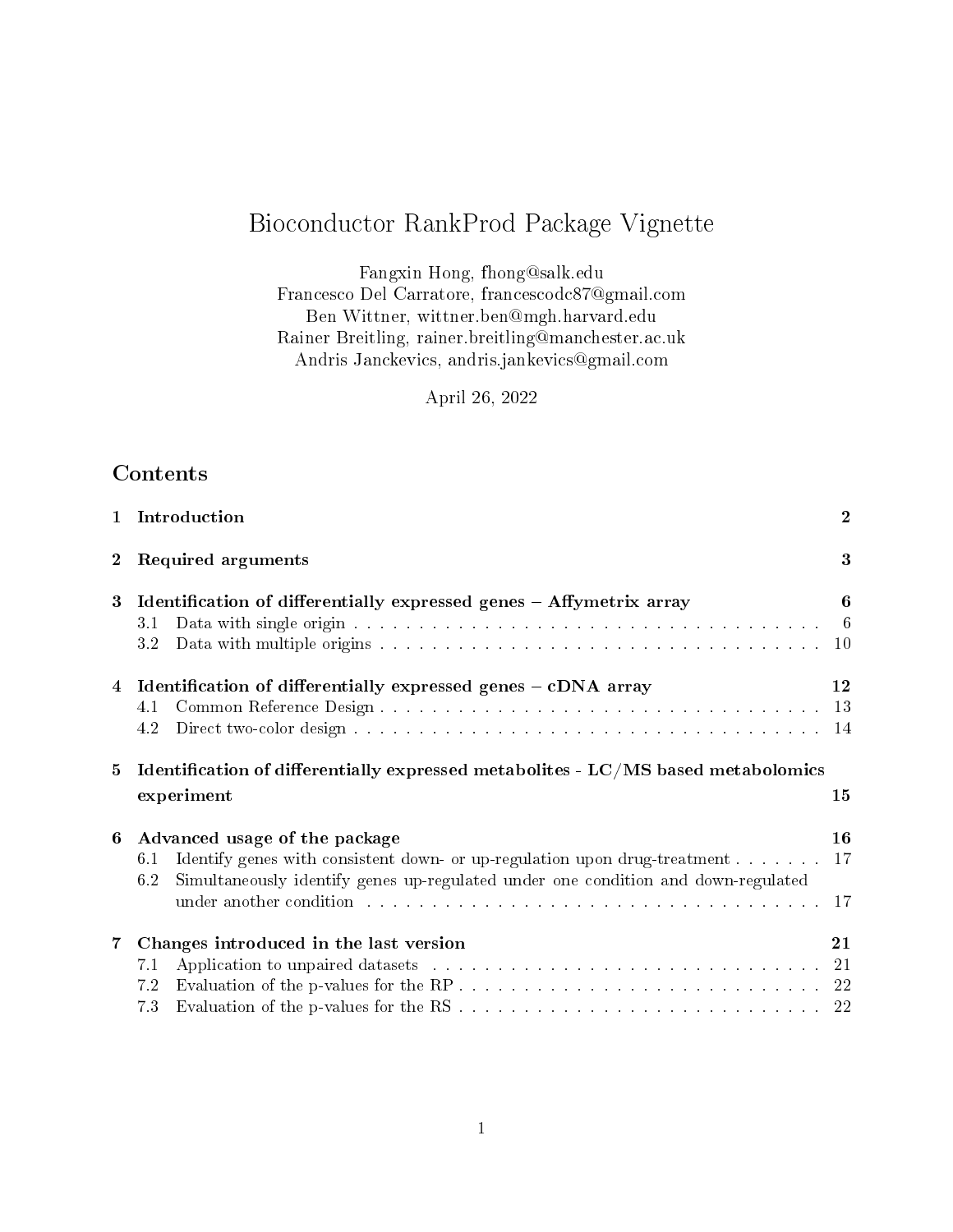## 1 Introduction

The RankProd package contains all the functions needed to apply the Rank Product (RP) and the Rank Sum (RS) methods (Breitling et al., 2004, FEBS Letters 573:83) to omics datasets.

Both methods are a non-parametric statistical tests, derived from biological reasoning, able to detect variables (e.g. genes or metabolites) that are consistently upregulated (or downregulated) in a number of replicated experiments. In contrast to alternative approaches, both RP and RS are based on relatively weak assumptions:

- 1. only a minority of all the features measured are upregulated (or downregulated);
- 2. the measurements are independent between replicate experiments;
- 3. most of the changes are independent with each other;
- 4. measurement variance is about equal for all measurements.

While the first three are biologically reasonable assumptions, the latter cannot be considered always true, especially when dealing with metabolomics datasets. For this reason data preprocessing through the use of a variance stabilization method is often required.

Brief description of the RP method. Suppose we have a differential expression data for a total of N genes in K replicated experiments. Let  $r_{i,j}$  be the position of the  $i^{th}$  gene in the  $j^{th}$  replicate experiment in a list ordered according to fold changes (in a decreasing order if we are interested in upreguleted genes, or in a increasing order vice versa). Under the null hypothesis (no differential expressed genes are present in the dataset), the rank of a gene in the list generated, considering a single replicate, comes from an uniform distribution (i.e.  $P(r_i = x) = 1/N$ , where  $x \in \{1,..,N\}$ ). Considering all the  $K$  replicates, one should notice that is extremely unlikely to find the same gene at the top of each list just by chance. In fact the exact probability of a gene being ranked 1 in each replicate is exactly  $1/N^K$ . The RP statistic for the  $i^{th}$  is defined as the geometric mean of all the ranks of the gene obtained in each replicate:

$$
RP_i = \left(\prod_{j=1}^K r_{i,j}\right)^{1/K} \tag{1}
$$

While the RS statistic is defined as the arithmetic mean of all the ranks:

$$
RS_i = \frac{1}{K} \sum_{j=1}^{K} r_{i,j}
$$
 (2)

Genes with the smallest RP (or RS) values are the most likely to be upregulated or downregulated (according to the order we chose when ranking the fold changes). The RP is equivalent to calculating the geometric mean rank; replacing the *product* by the sum leads to a statistics (RS). This statistic is slightly less sensitive to outliers and puts a higher premium on consistency between the ranks in various lists. This can be useful in some applications as detailed below.

The package is able to analyse different kinds of data, such as: Affymetrix Genechip data, spotted cDNA array data (after normalization) and metabolomics data (after variance stabilization). Both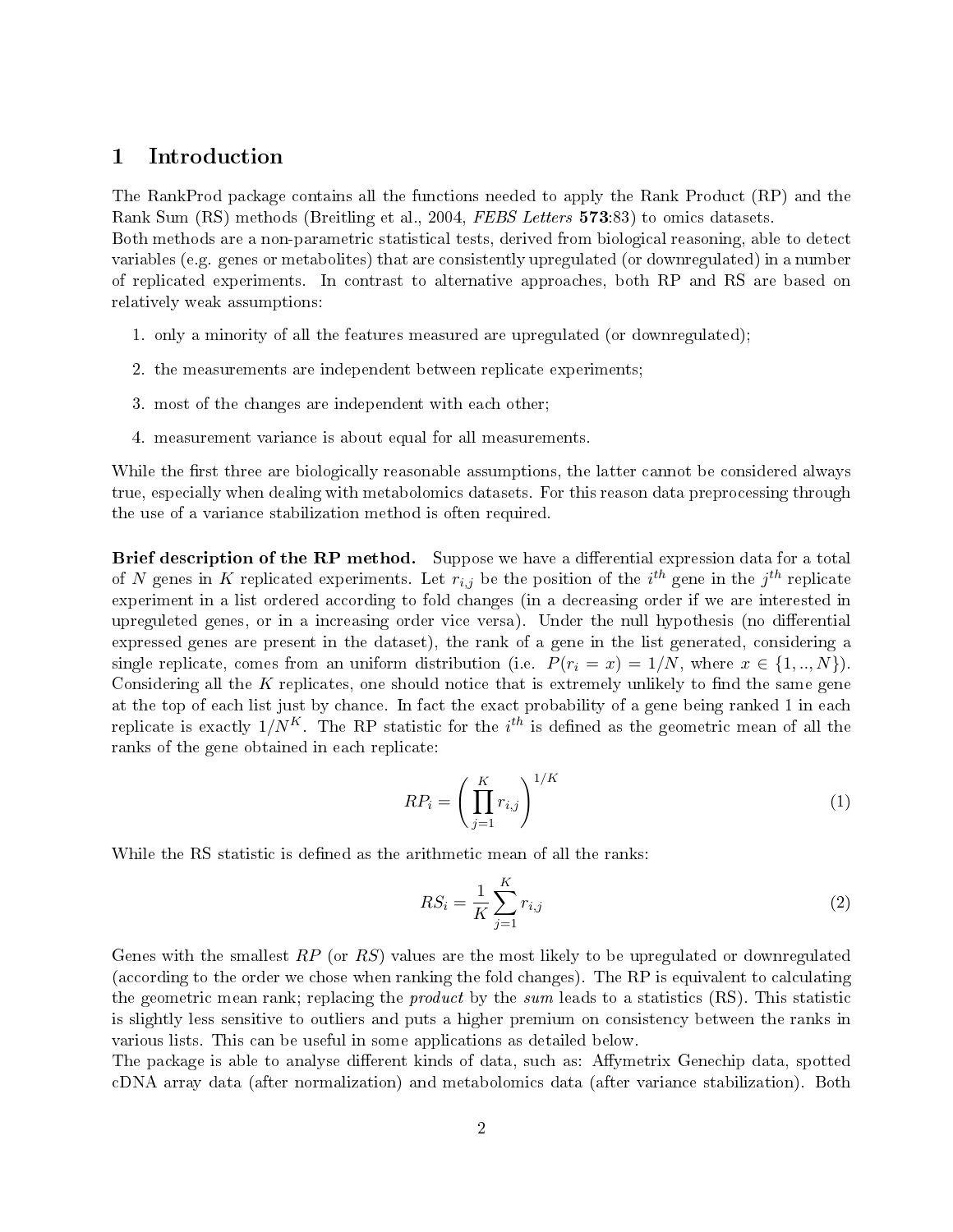methods are also able to combine datasets derived from different origins into one analysis, increasing the power of the identification. Since the methods use the ranks of the variables in each replicated experiment (instead of the actual values), it can be flexibly applied to many different situations, such as identifying genes which are down-regulated under one condition while being up-regulated under another condition.

This guide gives a tutorial-style introduction to the main features of RankProd and to the usage of its functions. The presentation focuses on the analysis of Affymetrix array data, cDNA array data and metabolomics data obtained from mass spectrometry.

First, it is necessary to load the package.

### > library(RankProd)

In the following, we use the *Arabidopsis* dataset that is contained in this package to illustrate how the RP and RS methods can be applied.

```
> data(arab)
```
data(arab) consists of a 500  $\times$  10 matrix arab containing the expression levels of 500 genes in 10 samples, a vector arab.cl containing the class labels of the 10 samples, a vector arab.origin containing the origin labels of the 10 samples (data were produced at two different laboratories), and a vector arab.gnames containing the names (AffyID) of the 500 genes. The dataset is normalized by RMA, thus it is in  $log2$  scale.

## 2 Required arguments

In order to run a RP analysis, users need to call either the function RankProducts or RP. advance (is it also possible to use the two functions RP and RPadvance which have been kept in the package for backward compatibility). RankProducts is a simpler version, which is specialized in handling data sets from a single origin, while RP.advance is able to analyse data with single or multiple origins, and also perform some advanced analysis. There are two required arguments for the function RanksProducts: data and cl, which are identical to those required by the function SAM contained in the package siggenes. The first required argument, data, is the matrix (or data frame) containing the gene expression data that should be analysed. Each of its rows corresponds to a gene, and each column corresponds to a sample, which would be obtained, for example, by

```
> Dilution <- ReadAffy()
> data<-exprs(rma(Dilution))
```
The second required argument, c1, is a vector of length ncol(data) containing the class labels of the samples. In a RP analysis for a datasets containing samples from different origins, there is one more required argument in the function RP. advance: origin, which is a vector of length ncol(data) containing the origin labels of the samples.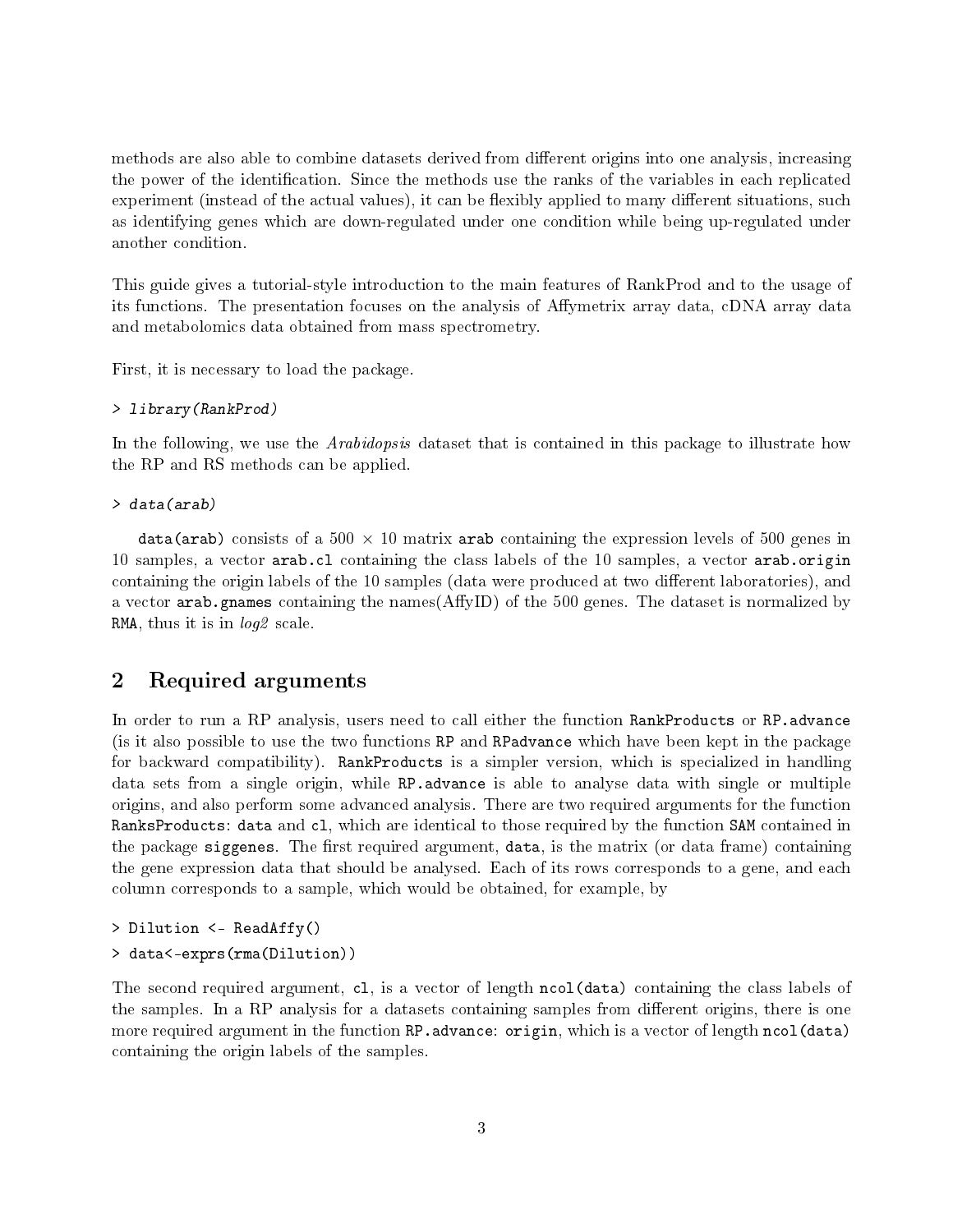One class data. In the one class case, cl is expected to be a vector of length n containing only 1's, where n denotes the number of samples. A label value other than 1 would also be accepted. In the latter case, this value is automatically set to 1. So for  $n=5$ , the vector c1 is given by

 $> n < -5$  $> c1 < -rep(1, 5)$ > cl

[1] 1 1 1 1 1

Note: for one class data, we usually refer it as the expression ratio of two channels. In the outputs from the package, we call the channel used as the numerator as class 1 and the channel used as denominator as class 2.

Two class data. In this case, the function expects a vector c1 consisting only of 0's and 1's, where all the samples with class label  $\mathcal{O}'$  belong to the first group (e.g. the control group) and the samples with class label '1' belong to the second group (e.g. the treatment group). For example, the first  $n1=5$  columns belong to the first group, and the next  $n2=4$  columns belong to the second group, the cl is given by

 $> n1 < -5$  $> n2 < -4$  $> c1 < -\text{rep}(c(0,1),c(n1,n2))$ > cl

[1] 0 0 0 0 0 1 1 1 1

Identically to the behaviour of the SAM analysis, the function also accepts others values. In that case, the smaller value is set to 0 to be the first class and the larger value to 1 as the second class.

Single origin: If the data were generated under identical or very similar conditions except the factor of interest (e.g. control and treatment), it is considered to be data with a single origin. This is the most common case of array analysis. In this case, the function RP.advance (and RPadvance) expects a vector origin of length n with only 1's. For example, for 9 samples generated at one time in one laboratories, the first 5 columns in the data are class 1, and the next 4 are class 2, the  $c1$  and origin are given by

 $> n1 < -5$  $> n2 < -4$  $> c1 \leq -rep(c(0,1),c(n1,n2))$ > cl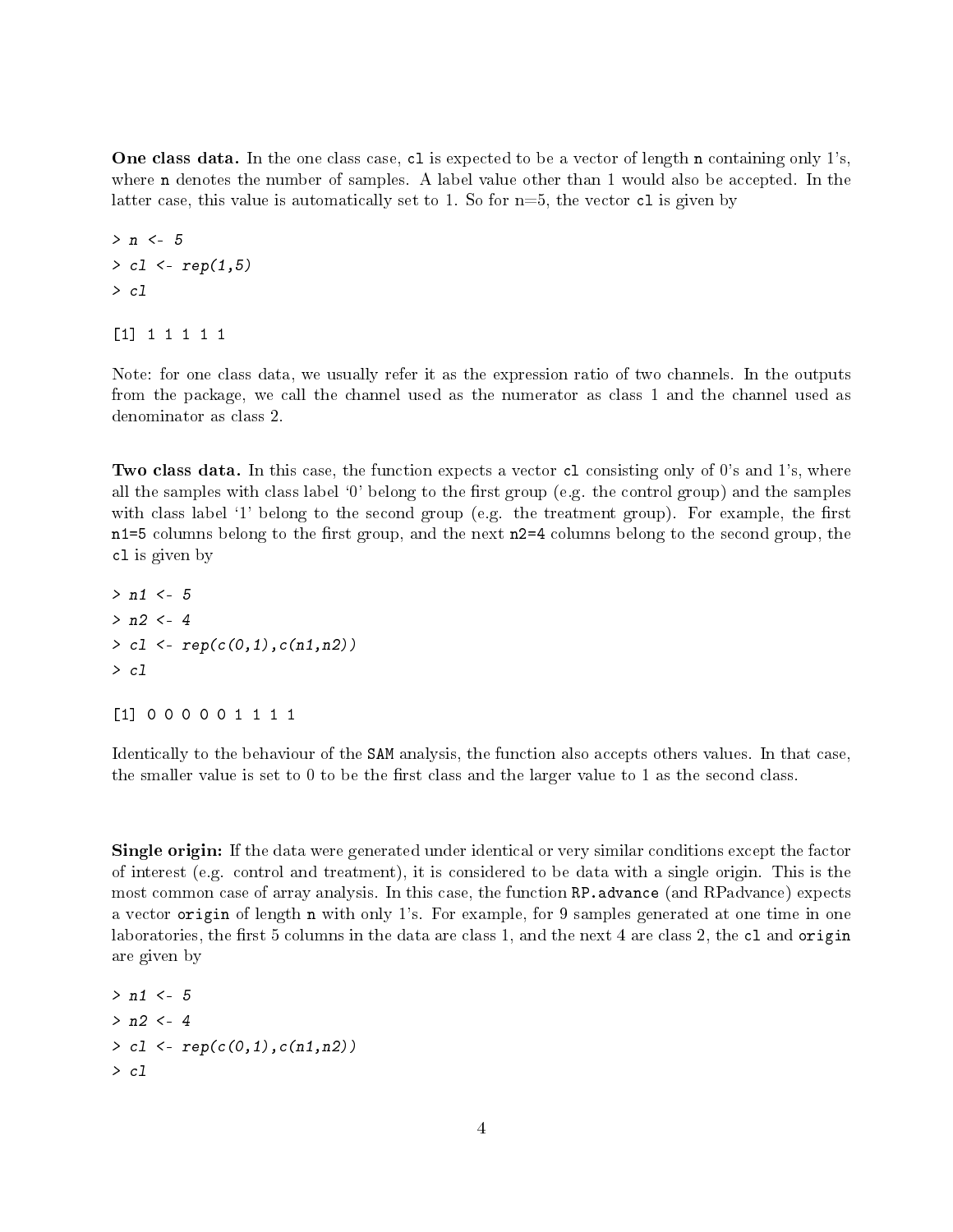[1] 0 0 0 0 0 1 1 1 1 > origin <- rep(1, n1+n2) > origin

[1] 1 1 1 1 1 1 1 1 1

If 9 samples are from one class, the cl and origin vectors are given by:

```
> n < -9> c1 \leq -rep(1,n)> cl
[1] 1 1 1 1 1 1 1 1 1
> origin \leq rep(1, n)
> origin
[1] 1 1 1 1 1 1 1 1 1
```
Multiple origins: Sometimes happens that different laboratories conduct a very similar experiment to study the effect of the same treatment (e.g. application of a certain drug). Datasets generated by different laboratories are considered as data with different origin, as it is known that the resulting data are not directly comparable. The RP can combine these datasets together to perform an overall analysis. In this case, the vector origin should consist numbers 1 to  $L$ , where  $L$  is the number of different origins. For example, if 3 laboratories performed the same study using respectively 6, 4 and 8 samples, the origin vector is given by

```
> origin <- c(rep(1, 6), rep(2,4), rep(3,8))
> origin
 [1] 1 1 1 1 1 1 2 2 2 2 3 3 3 3 3 3 3 3
```
The function also accepts other values in the origin labels. In that case, samples with the same origin label will be treated as having the same origin.

Example: For the dataset arab which is included in the package, 6 samples are from laboratory 1, and another 4 are from laboratory 2. Both laboratories compare wild type Arabidopsis plants with and without treatment (i.e. brassinosteroid).

```
> colnames(arab)
```

```
[1] "Chory_mock_1" "Chory_mock_2" "Chory_mock_3" "Chory_BL_1" "Chory_BL_2"
[6] "Chory_BL_3" "Goda_mock_1" "Goda_mock_2" "Goda_BL_1" "Goda_BL_2"
```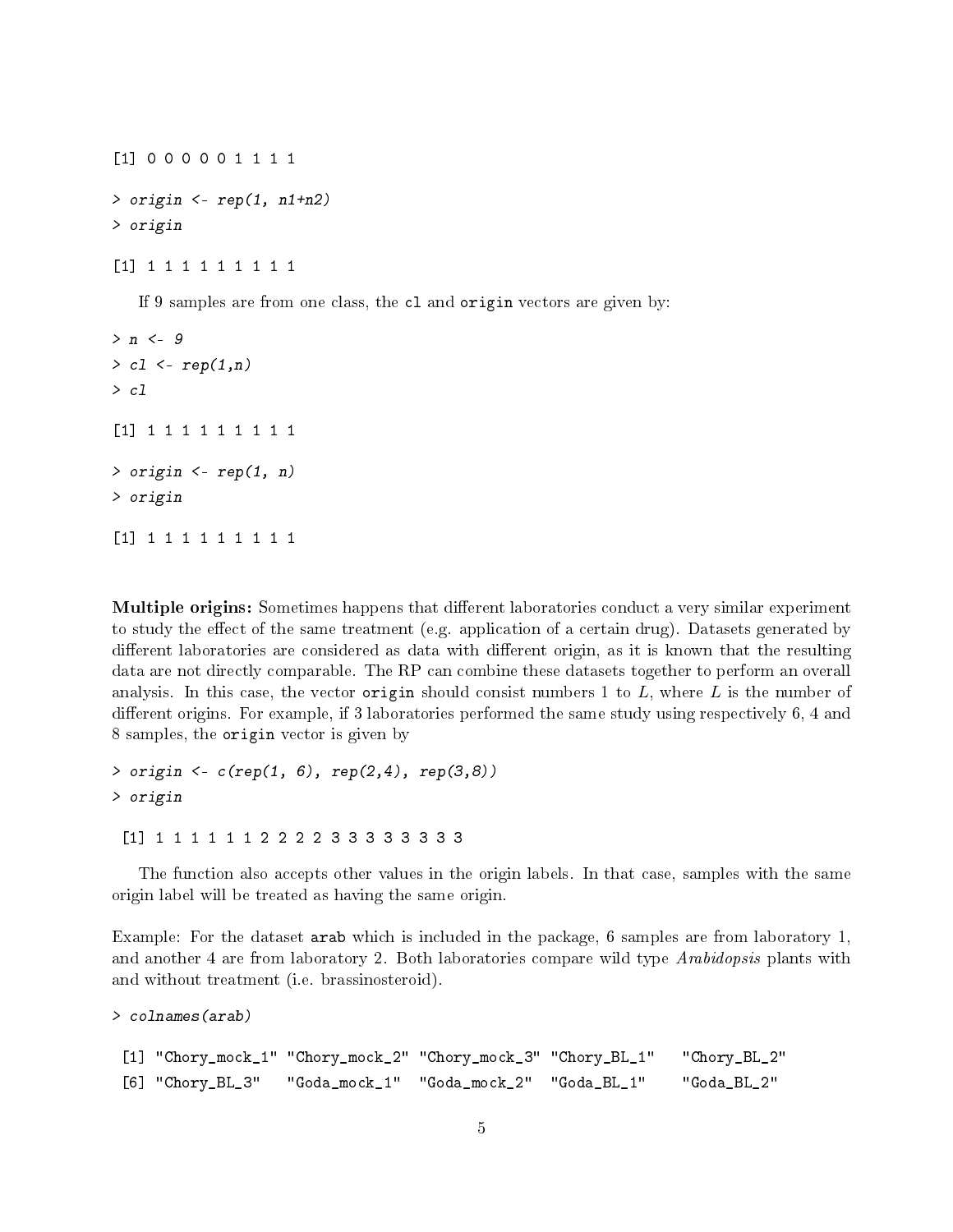> arab.cl [1] 0 0 0 1 1 1 0 0 1 1 > arab.origin [1] 1 1 1 1 1 1 2 2 2 2

# 3 Identification of differentially expressed genes – Affymetrix array

In this section, we show how the RP method can be applied to the dataset arab. One should notice that RP identifies differentially expressed genes in two separate lists, up- and down-regulated genes separately. For each variable, a pfp (percentage of false prediction) is computed and used to select the differentially expressed variables. Alternatively, the p-values estimated by the function can be used with the same purpose after a multiple test correction is performed (e.g. Benjamini-Hochberg).

### 3.1 Data with single origin

Here, we perform the analysis for the samples from the same origin. A subset data matrix is extracted by selecting columns whose origin label is 1.

```
> arab.sub <- arab[,which(arab.origin==1)]
> arab.cl.sub <- arab.cl[which(arab.origin==1)]
> arab.origin.sub <- arab.origin[which(arab.origin==1)]
```
The RP analysis for single-origin data can be performed by either RankProducts or RP.advance(and also by the two functions kept for backward compatibility RP and RPadvance). Initially, we use the function RankProducts to look for differentially expressed genes between class 2 (class label=1)and class 1 (class label=0).

```
> RP.out <- RankProducts(arab.sub,arab.cl.sub, logged=TRUE,
+ na.rm=FALSE,plot=FALSE, rand=123)
Rank Product analysis for unpaired case
```
done

Data in arab are already log-transformed, otherwise one should set logged=FALSE. The argument plot=FALSE will prevent the graphical display of the estimated pfp  $vs.$  number of identified genes. The argument rand sets the random seed number to 123 allowing the function to produce reproducible results. Since some of the function parameters have a default value, we can use this function by simply typing: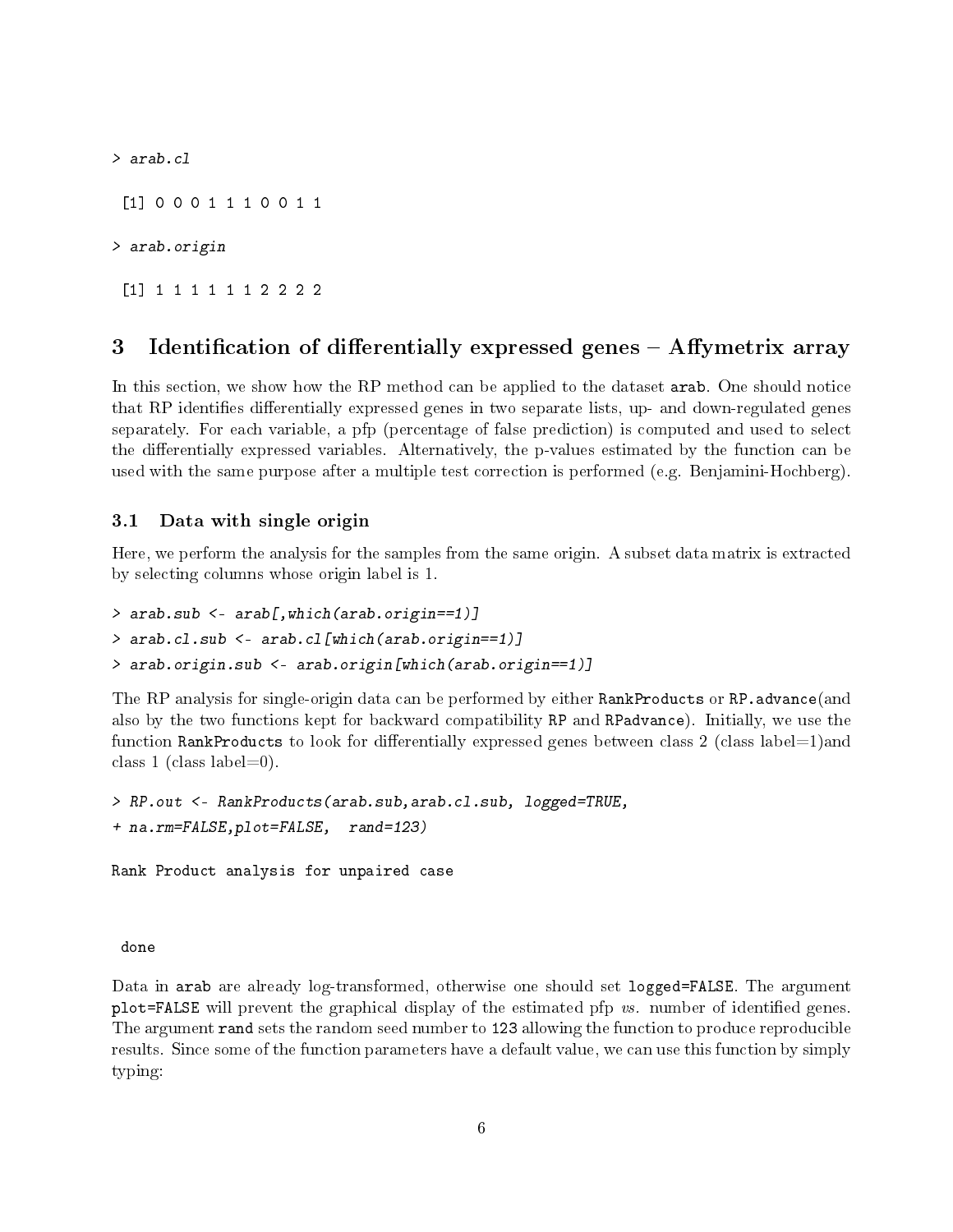```
> RP.out <- RankProducts(arab.sub,arab.cl.sub,gene.names=arab.gnames,rand=123)
The same results could also be obtained by
> RP.out <- RP.advance(arab.sub, arab.cl.sub, arab.origin.sub,
+ logged = TRUE, na.rm = FALSE, gene.names = arab.gnames, plot = FALSE,
+ rand = 123)
or
> RP.out=RP.advance(arab.sub,arab.cl.sub,arab.origin.sub,gene.names=arab.gnames,rand=123)
or
> RP.out <- RP(arab.sub,arab.cl.sub,gene.names=arab.gnames,rand=123)
or
> RP.out=RPadvance(arab.sub,arab.cl.sub,arab.origin.sub,gene.names=arab.gnames,
+ rand=123)
```
The function plotRP can be used to plot a graphical display of the estimated pfp vs. number of identified genes using the output from RankProducts or RP. advance (also for RP and RPadvance). If cutoff (the maximum accepted pfp) is specified, identified genes are marked in red (see figure 1). Note that the estimated pfps are not necessarily smaller than 1, but they will converge to 1. Two plots will be generated on current graphic display, for identification of up- and down-regulated genes under class 2, respectively.

> plotRP(RP.out, cutoff=0.05)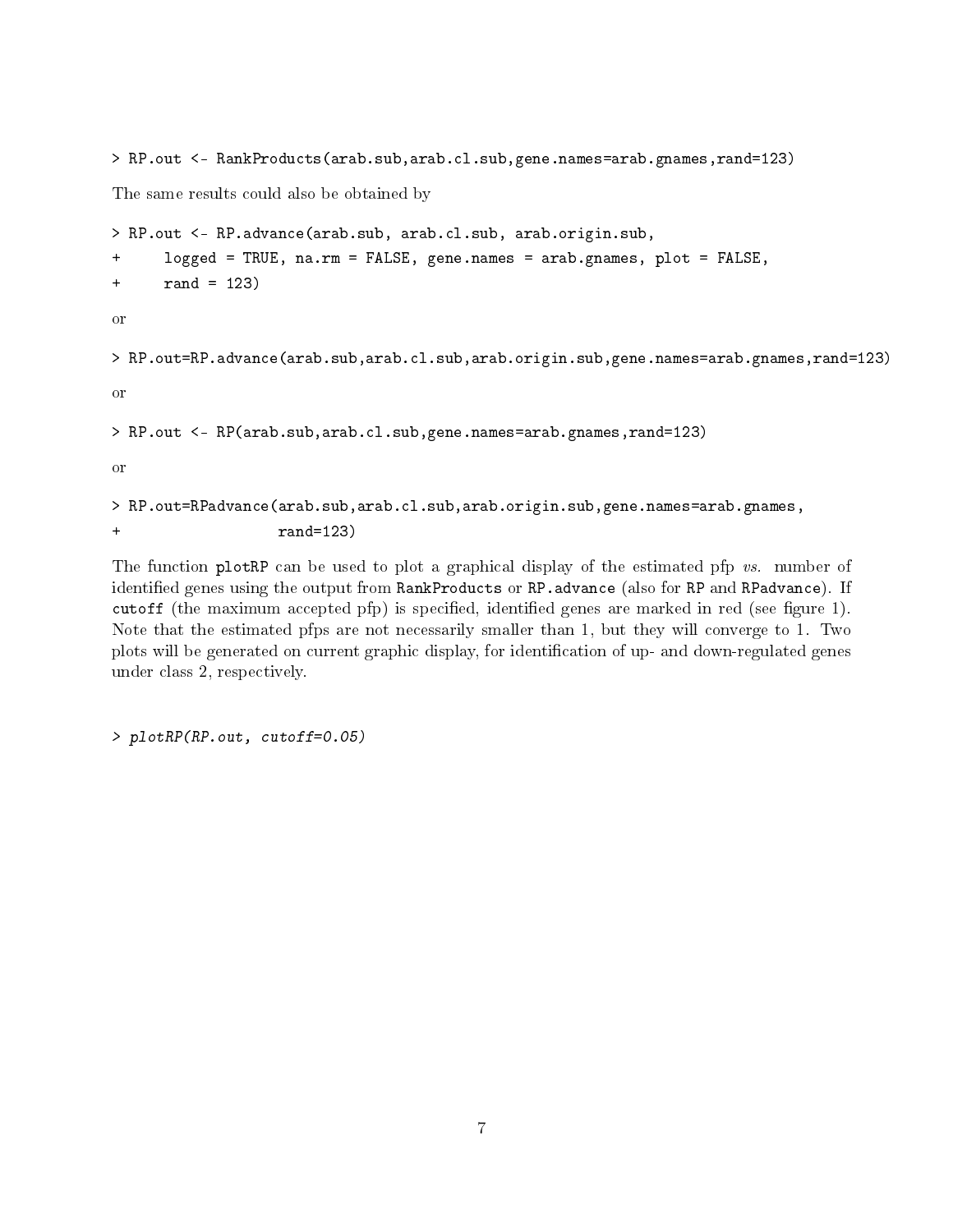## **Identification of Up−regulated genes under class 2**



**Identification of down−regulated genes under class 2**



The function topGene generates a table of the identified genes based on user-specified selection criteria. One of the required argument is the output object from RankProducts or RP.advance (also for RP and RPadvance). The user also needs to specify either the cutoff (the pfp or p value threshold) or num.gene (the number of top genes identified), otherwise a error message will be printed and the function will stop. If cutoff is specified, the function also requests user to select either pfp (percentage of false prediction) or pval (p value) which is used to select genes. pfp is the default setting.

```
> topGene(RP.out,gene.names=arab.gnames)
Error in topGene(RP.out, gene.names = arab.gnames) :
No selection criteria is input, please input either cutoff or num.gene
> topGene(RP.out,cutoff=0.05,method="pfp",
+ logged=TRUE,logbase=2,gene.names=arab.gnames)
```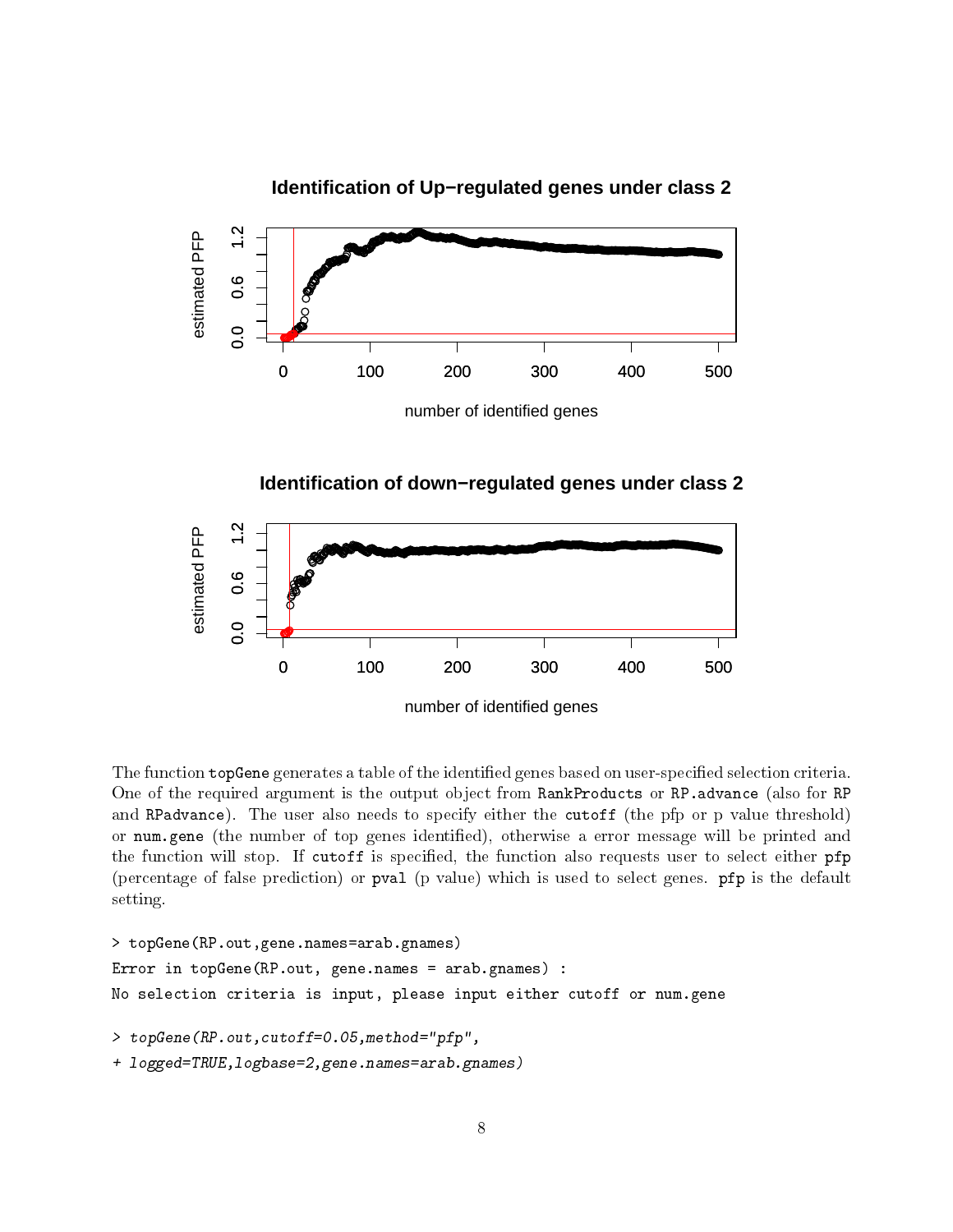Table1: Genes called significant under class1 < class2

Table2: Genes called significant under class1 > class2

\$Table1

|           |     |        | gene.index RP/Rsum FC: (class1/class2) | pfp                          | P.value |
|-----------|-----|--------|----------------------------------------|------------------------------|---------|
| 245244_at | 344 | 1.587  |                                        | 0.4327 4.875e-05 9.749e-08   |         |
| 245119 at | 219 | 3.037  |                                        | 0.4783 5.211e-04 2.084e-06   |         |
| 245336 at | 436 | 3.107  |                                        | $0.4773$ 3.840e-04 2.304e-06 |         |
| 245176 at | 276 | 3.684  |                                        | 0.5038 5.970e-04 4.776e-06   |         |
| 245304_at | 404 | 3.780  |                                        | 0.5011 5.320e-04 5.320e-06   |         |
| 245196_at | 296 | 8.173  |                                        | 0.6035 9.557e-03 1.147e-04   |         |
| 245254 at | 354 | 10.430 |                                        | 0.6469 1.931e-02 2.703e-04   |         |
| 245262_at | 362 | 10.660 |                                        | 0.6667 1.820e-02 2.911e-04   |         |
| 245141 at | 241 | 13.900 |                                        | 0.6971 3.931e-02 7.076e-04   |         |
| 245334 at | 434 | 14.420 |                                        | 0.6994 3.985e-02 7.970e-04   |         |
| 245265_at | 365 | 15,100 |                                        | 0.6888 4.203e-02 9.247e-04   |         |
| 245112 at | 212 | 16.280 |                                        | 0.7112 4.892e-02 1.174e-03   |         |

\$Table2

|           |     |        | gene.index RP/Rsum FC: (class1/class2) | pfp                       | P.value |
|-----------|-----|--------|----------------------------------------|---------------------------|---------|
| 245362 at | 462 | 1.000  |                                        | 2.594 0.0000040 8.000e-09 |         |
| 245136_at | 236 | 3.302  |                                        | 1.718 0.0007491 2.996e-06 |         |
| 245277_at | 377 | 4.932  |                                        | 1.564 0.0026510 1.591e-05 |         |
| 245296_at | 396 | 5.013  |                                        | 1.550 0.0021230 1.699e-05 |         |
| 245229_at | 329 | 9.691  |                                        | 1.458 0.0209700 2.097e-04 |         |
| 245276 at | 376 | 10.420 |                                        | 1.479 0.0224400 2.692e-04 |         |
| 245075_at | 175 | 12.630 |                                        | 1.394 0.0368800 5.163e-04 |         |
|           |     |        |                                        |                           |         |

Here the user can choose variables shown by controlling  $pfp < 0.05$ . If gene.names is provided the output will also show the names of the selected genes. Since data set arab is in log based 2 scale, we specified logged=TRUE and logbase=2, which are the default values.

The output consists of two tables, listing selected up- (Table1: class  $1 <$  class 2) and down-(Table2: class  $1 >$  class 2) regulated genes. In the tables, there are 5 columns, the first one gene.index contains the gene indexes; the second RP/Rsum contains the computed Rank Product (or RS) statistics; the third FC:(class1/class2) contains the computed fold change of the average expression levels under two conditions, which would be converted to the original scale using input logbase (default value is 2) if logged=TRUE is specified; the fourth  $pfp$  contains the estimated  $pfp$  value for each gene in the list; the last P.value contained the estimated P-values for each gene. If the user wants to use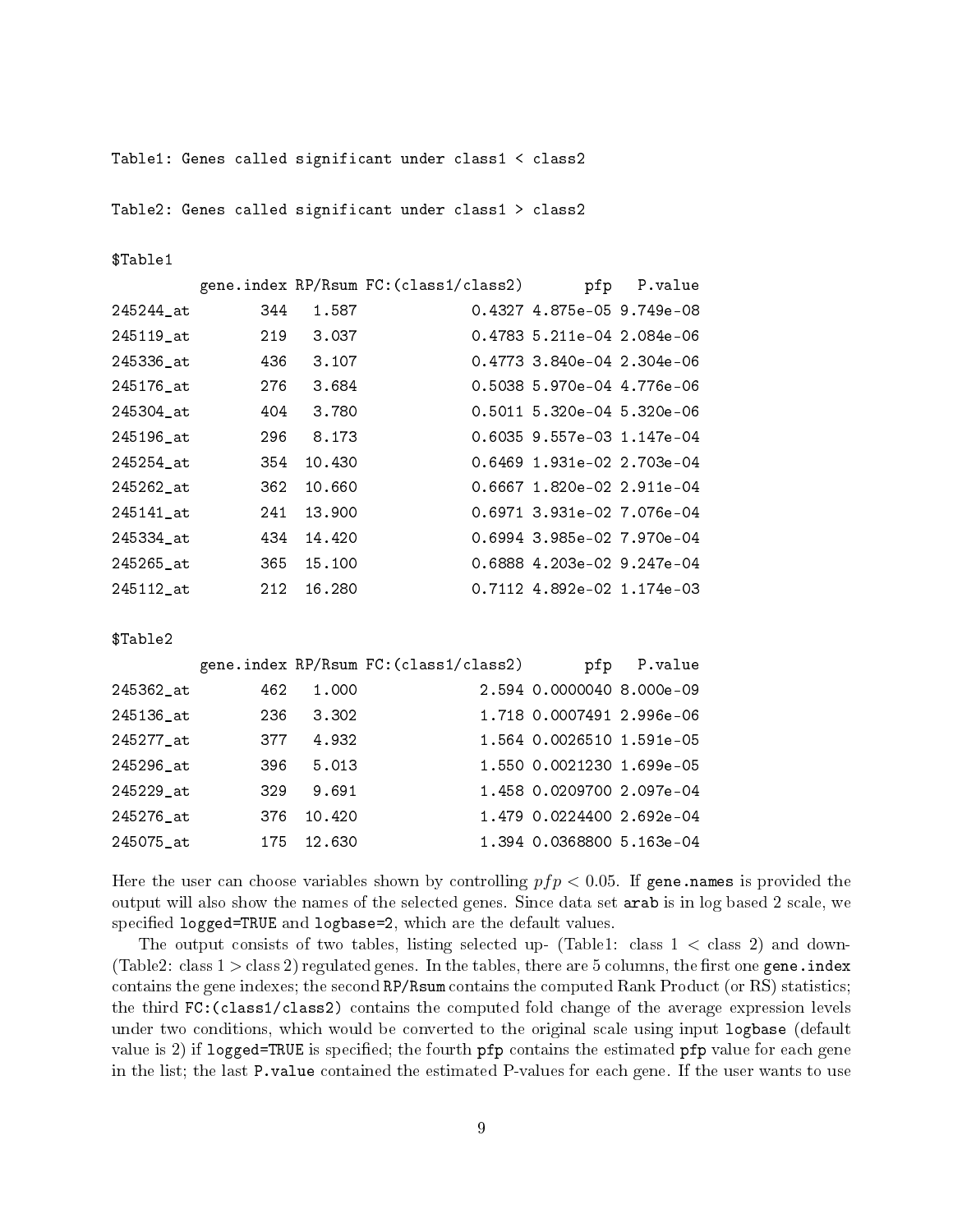a less stringent criterion, a cutoff on the p-value  $(pvalue < 0.05)$  can be specified as:

```
> topGene(RP.out,cutoff=0.05,method="pval",logged=TRUE,logbase=2,
```

```
+ gene.names=arab.gnames)
```
If the user is interested in the top 50 genes, he/she can type

```
> topGene(RP.out,num.gene=50,gene.names=arab.gnames)
```
### 3.2 Data with multiple origins

In this section, we will illustrate how the RP method can be applied to datasets containing samples from multiple origins using the built-in data set arab. As mentioned before, arab consists of array data measured by two different laboratories. Both laboratories measured gene expression under the same two conditions.

Given the lack of experimental standards for microarray experiments, direct comparison is not feasible. Instead of using actual expression data, our approach combines the gene rank from different origins together (for details refer to Breitling et al. (2004)).

```
> ##identify differentially expressed genes
> RP.adv.out <- RP.advance(arab,arab.cl,arab.origin,
+ logged=TRUE,gene.names=arab.gnames,rand=123)
 The data is from 2 different origins
Rank Product analysis for two-class case
Rank Product analysis for unpaired case
Rank Product analysis for unpaired case
 done
> #The last command can also be written using the old syntax
> #RP.adv.out <- RPadvance(arab,arab.cl,arab.origin,
> #logged=TRUE,gene.names=arab.gnames,rand=123)
> plotRP(RP.adv.out, cutoff=0.05)
```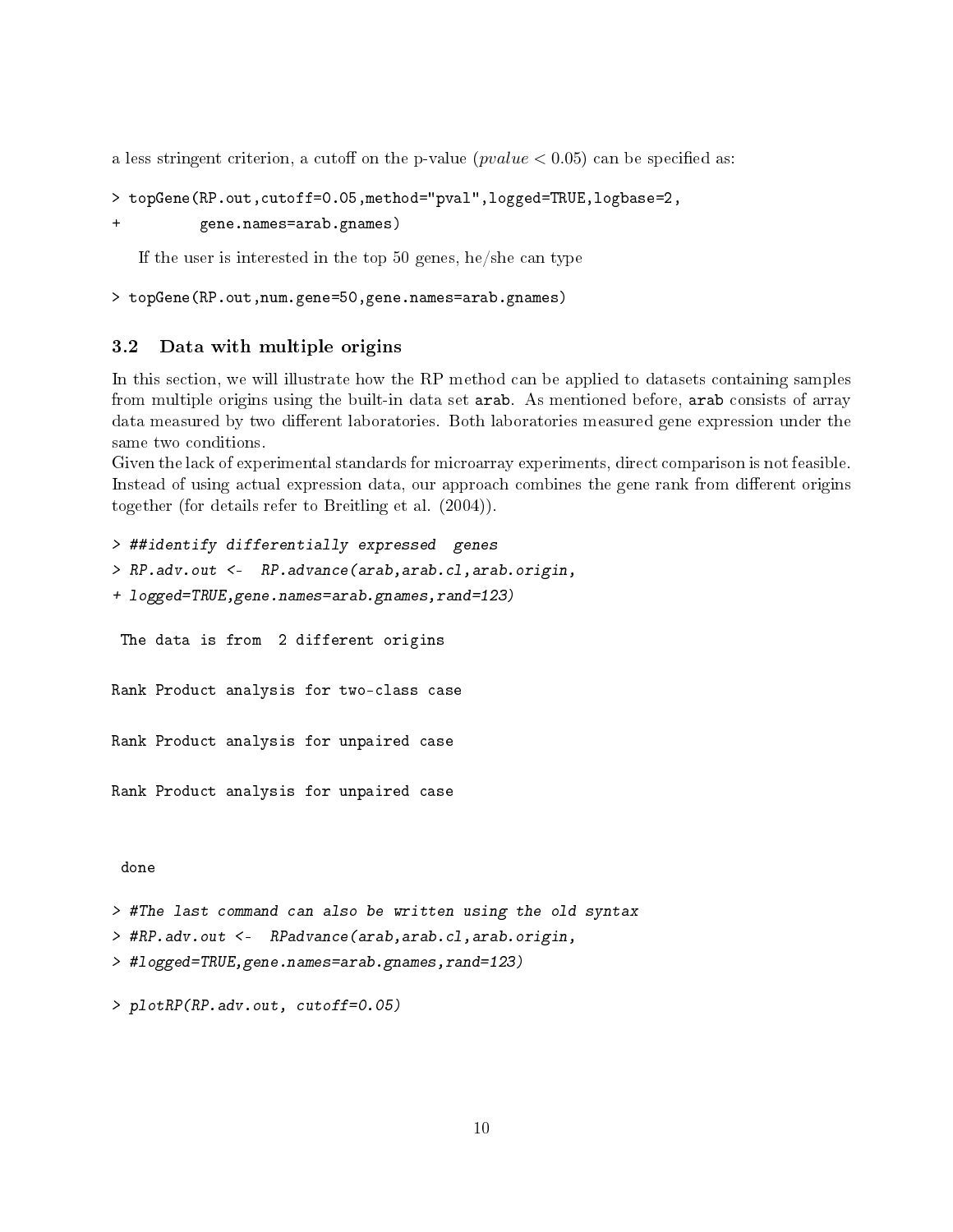



**Identification of down−regulated genes under class 2**



By combining data from different origins, the power of the statistical test increases leading to an higher number of selected genes, as shown in the following table.

> topGene(RP.adv.out,cutoff=0.05,method="pfp",logged=TRUE,logbase=2, + gene.names=arab.gnames) Table1: Genes called significant under class1 < class2 Table2: Genes called significant under class1 > class2 \$Table1 gene.index RP/Rsum FC:(class1/class2) pfp P.value 245244\_at 344 3.664 0.4968 2.087e-06 4.174e-09 245336\_at 436 3.987 0.4860 1.928e-06 7.713e-09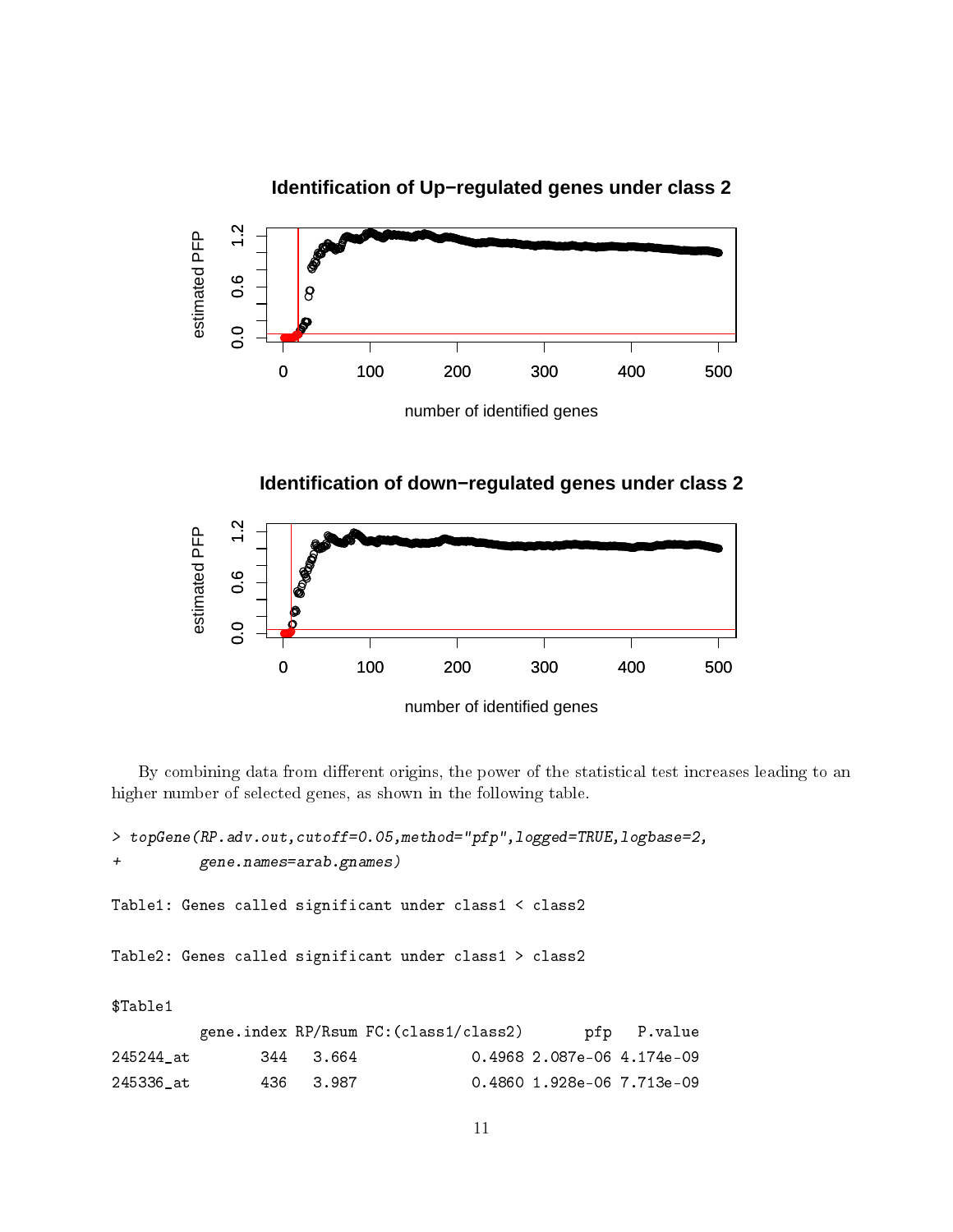| 245176_at | 276 | 6.931  | 0.5630 5.324e-05 3.194e-07 |  |
|-----------|-----|--------|----------------------------|--|
| 245304 at | 404 | 10.210 | 0.6286 4.213e-04 3.371e-06 |  |
| 245334 at | 434 | 10.650 | 0.6085 4.315e-04 4.315e-06 |  |
| 245262_at | 362 | 11.840 | 0.6292 6.588e-04 7.906e-06 |  |
| 245119 at | 219 | 13.860 | 0.6609 1.353e-03 1.894e-05 |  |
| 245329 at | 429 | 14.690 | 0.5018 1.624e-03 2.599e-05 |  |
| 245265 at | 365 | 16.370 | 0.5769 2.566e-03 4.618e-05 |  |
| 245196 at | 296 | 16.460 | 0.6775 2.378e-03 4.757e-05 |  |
| 245112 at | 212 | 20.270 | 0.7120 6.301e-03 1.386e-04 |  |
| 245193 at | 293 | 21.140 | 0.6884 7.127e-03 1.710e-04 |  |
| 245141 at | 241 | 21.990 | 0.7203 8.003e-03 2.081e-04 |  |
| 245254 at | 354 | 28,310 | 0.7845 2.494e-02 6.982e-04 |  |
| 245383_at | 483 | 31,300 | 0.7652 3.685e-02 1.105e-03 |  |
| 245041 at | 141 | 31.410 | 0.7600 3.511e-02 1.124e-03 |  |
| 245052 at | 152 | 32.140 | 0.7524 3.666e-02 1.246e-03 |  |

#### \$Table2

|           |     |        | gene.index RP/Rsum FC: (class1/class2) |                           | pfp P.value |
|-----------|-----|--------|----------------------------------------|---------------------------|-------------|
| 245362_at | 462 | 1.246  |                                        | 2.507 1.954e-10 3.908e-13 |             |
| 245136_at | 236 | 5.993  |                                        | 1.598 3.131e-05 1.253e-07 |             |
| 245296_at | 396 | 6.227  |                                        | 1.654 2.679e-05 1.607e-07 |             |
| 245276 at | 376 | 8.756  |                                        | 1.582 1.693e-04 1.354e-06 |             |
| 245277_at | 377 | 10.070 |                                        | 1.480 3.100e-04 3.100e-06 |             |
| 245229_at | 329 | 15,700 |                                        | 1.391 3.085e-03 3.702e-05 |             |
| 245075_at | 175 | 16.420 |                                        | 1.391 3.356e-03 4.699e-05 |             |
| 245319_at | 419 | 22.050 |                                        | 1.421 1.319e-02 2.111e-04 |             |
| 245307_at | 407 | 25.560 |                                        | 1.400 2.396e-02 4.312e-04 |             |

# 4 Identification of differentially expressed genes  $-$  cDNA array

When dealing with cDNA array data, the usage of the RP method has to change since gene expressions of two conditions are measured from a single spot. Furthermore, the RP implementation will also change according to the experimental design. The two most commonly encountered experimental design are:

- **common reference design**, where two RNA samples are compared via a common reference;
- direct two-color design, where two RNA samples are directly compared without a common reference.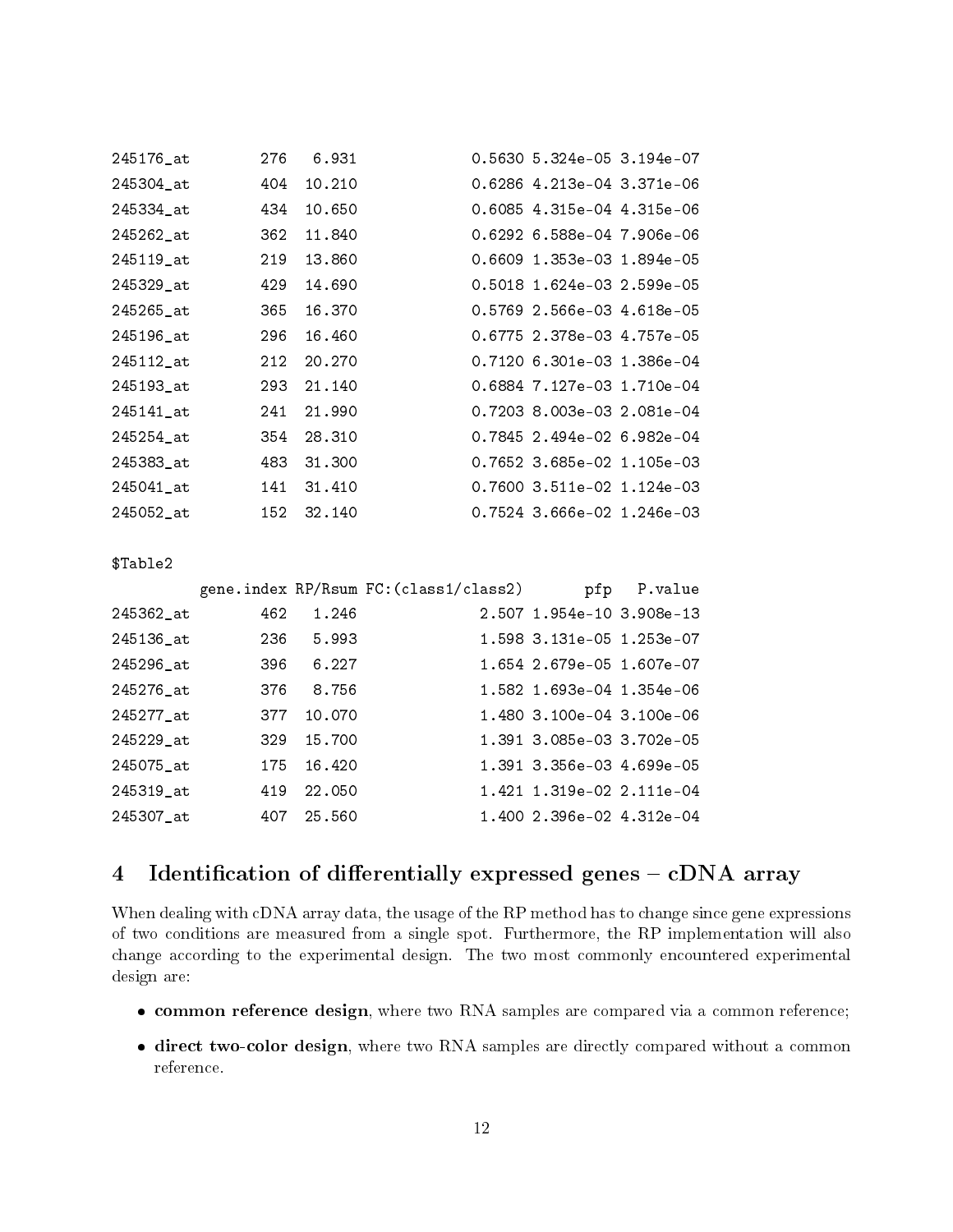### 4.1 Common Reference Design

This type of analysis is very similar to the analysis of Affymetrix Genechips. As an example, we will have a look at the data lymphoma copied from the package vsn.

> data(lymphoma)

```
> pData(lymphoma)
```
name sample 1 lc7b047 reference 2 lc7b047 CLL-13 3 lc7b048 reference 4 lc7b048 CLL-13 5 lc7b069 reference 6 lc7b069 CLL-52 7 lc7b070 reference 8 lc7b070 CLL-39 9 lc7b019 reference 10 lc7b019 DLCL-0032 11 lc7b056 reference 12 lc7b056 DLCL-0024 13 lc7b057 reference 14 lc7b057 DLCL-0029 15 lc7b058 reference 16 lc7b058 DLCL-0023

As shown in the table, the 16 columns of the lymphoma object contain the red and green intensities of the 8 slides. Thus, the Ch1 intensities are in columns 1,3,. . . ,15, while the Ch2 intensities are in columns  $2, 4, \ldots, 16$ . We can call vsn to normalize all of them at once.

```
> library(vsn)
> lym.vsn <- vsn(lymphoma)
> lym.exp <- exprs(lym.vsn)
```
Next, we can obtain the log-ratios for each slide by subtracting the common reference intensities from the 8 samples. After a class label vector is created, the RankProducts function can be called to perform a two-classes analysis.

```
> refrs <- (1:8)*2-1
> samps <- (1:8)*2> M <- lym.exp[,samps]-lym.exp[,refrs]
> colnames(M)
```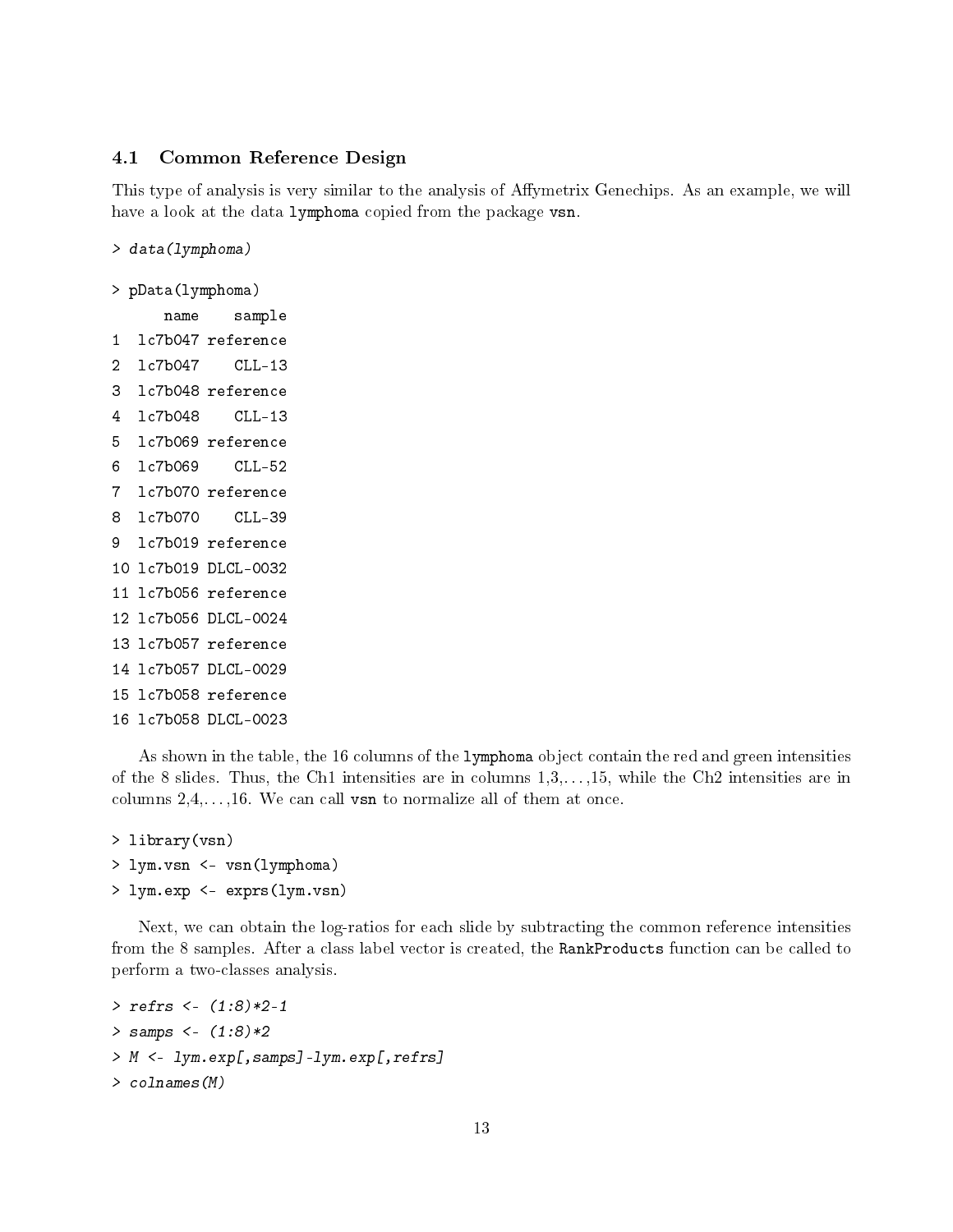```
[1] "CLL-13" "CLL-13" "CLL-52" "CLL-39" "DLCL-0032" "DLCL-0024"
[7] "DLCL-0029" "DLCL-0023"
> c1 \leq c (rep(0, 4), rep(1, 4))> cl #"CLL" is class 1, and "DLCL" is class 2
[1] 0 0 0 0 1 1 1 1
> RP.out <- RankProducts(M,cl, logged=TRUE, rand=123)
Rank Product analysis for unpaired case
 done
> #The last command can also be written using the old syntax
> # RP.out <- RP(M,cl,logged=TRUE,rand=123)
```

```
> topGene(RP.out,cutoff=0.05,logged=TRUE,logbase=exp(1))
```
Note that vsn normalized data is in log base e.

### 4.2 Direct two-color design

In this case, the gene expression ratio of the two dyes (classes) is measured for each spot. Here we consider and experiment where two wild type (class1) and two mutant mice (class2) are compared. The targets might be:

| File name | Cv3 | Cy <sub>5</sub> | $Ratio = wt / mu$ |
|-----------|-----|-----------------|-------------------|
| File 1    | wt  | mu              | Cy3/Cy5           |
| File 2    | mu  | wt              | Cy5/Cy3           |
| File 3    | wt  | mu              | Cy3/Cy5           |
| File 4    | mu  | wt              | Cy5/Cy3           |

The first required argument for the the RankProducts, data, is the matrix (or data frame) containing the gene expression ratios. The rows correspond to the genes, while each column corresponds to the ratio of one chip. Since the input data is already log-ratios, the second required argument, cl, has to be a the vector of length ncol(data) containing only 1's. Finally, a one-class RP analysis can be performed in order to identify up- or down-regulated genes.

```
> cl=rep(1,4)
> RankProducts(data,cl, logged=TRUE, rand=123)
># or using the old syntax
># RP(data,cl, logged=TRUE, rand=123)
```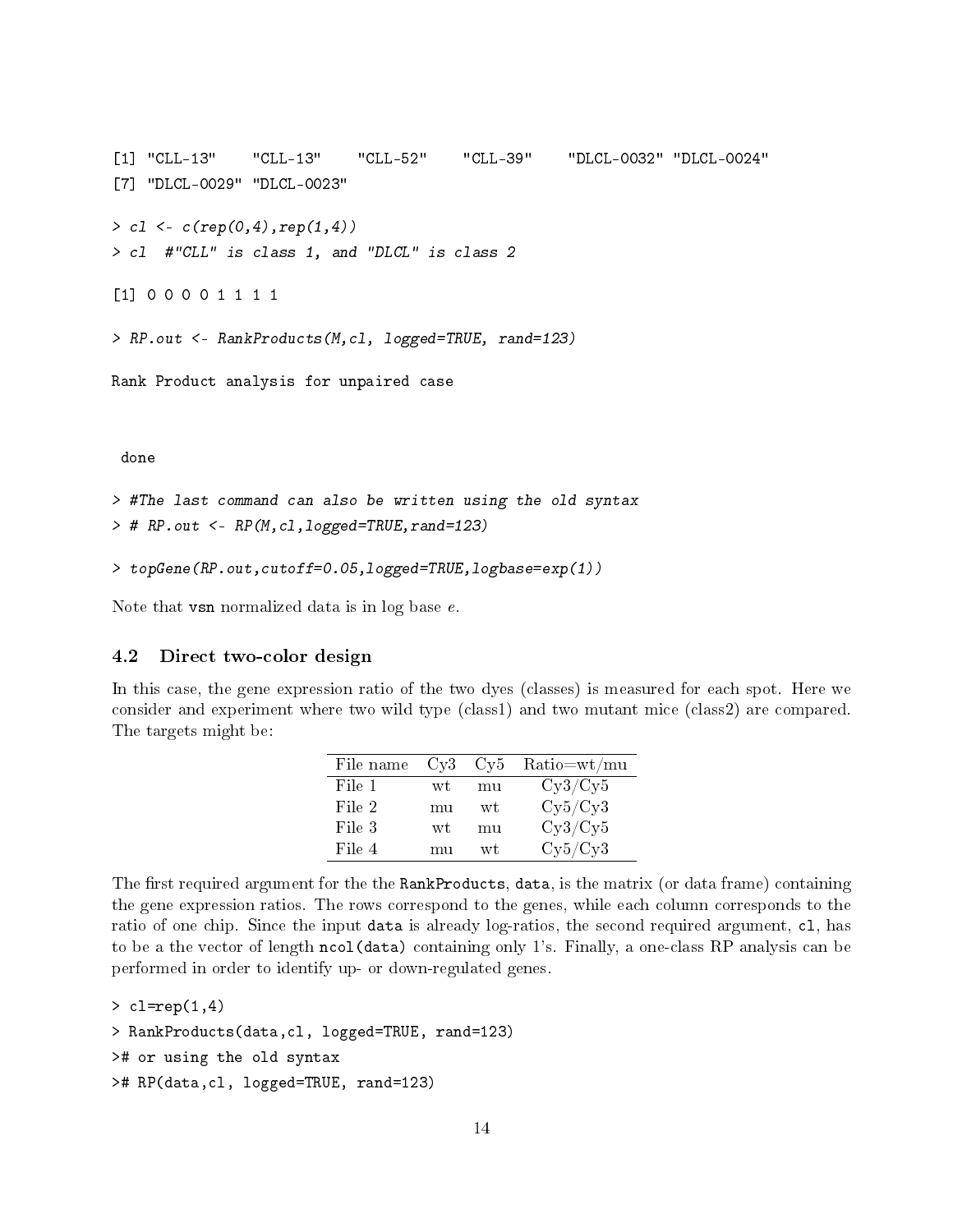It should be noticed that for the direct two-color design, the RP will not distinguish the details of different designs as done by limma (for example see the special designs discussed in section 9 of the limma vignette including simple comparison and dye swaps). Furthermore, the differences among biological or technical replicates are not an issue in the RP analysis.

# 5 Identification of differentially expressed metabolites -  $LC/MS$  based metabolomics experiment

As mentioned before, our methods (especially the RS) can be successfully used to analyse metabolomics datasets. Testing biomarker selection methods on real data is problematic. In fact, we usually do not know the "True" biomarkers a priori. In order to cope with this problem, a publicly available UPLC-MS spike-in metabolomics dataset has been used (Franceschi P., et al. (2012)). This dataset has been obtained from twenty apples, ten of which have been spiked with known compounds that naturally occur in apples. The raw have been pre-processed allowing us to work with a data matrix containing the basepeaks intensities of the identified metabolites. The dataset used in this example is contained this package, but it can also be found in the BioMark package (Wehrens R., et al.  $(2011)$ ). The dataset can be loaded as follows:

### > data(Apples)

The list of the features associated to the spiked-in biomarkers is contained in the Biom vector:

> Biom

| 463.09/414 |     |     |     | 227.07/418 273.08/434.1 435.13/434.1 447.09/438.3 |
|------------|-----|-----|-----|---------------------------------------------------|
| 118        | 120 | 140 | 142 | 152                                               |

While the apples.cl vector, contains the class labels of the samples. As mentioned before, it is necessary to apply variance stabilization and normalization to the data. This can be easily done with the vsn funciton.

```
> library(vsn)
```
> apples.data.exp<-vsn(apples.data)

```
> apples.data.vsn<-exprs(apples.data.exp)
```
In order to put an higher premium on consistency between replicates, the RS analysis is preferred here.

> RS.apples<-RankProducts(apples.data.vsn, apples.cl, + gene.names = rownames(apples.data.vsn), + calculateProduct = FALSE, rand=123)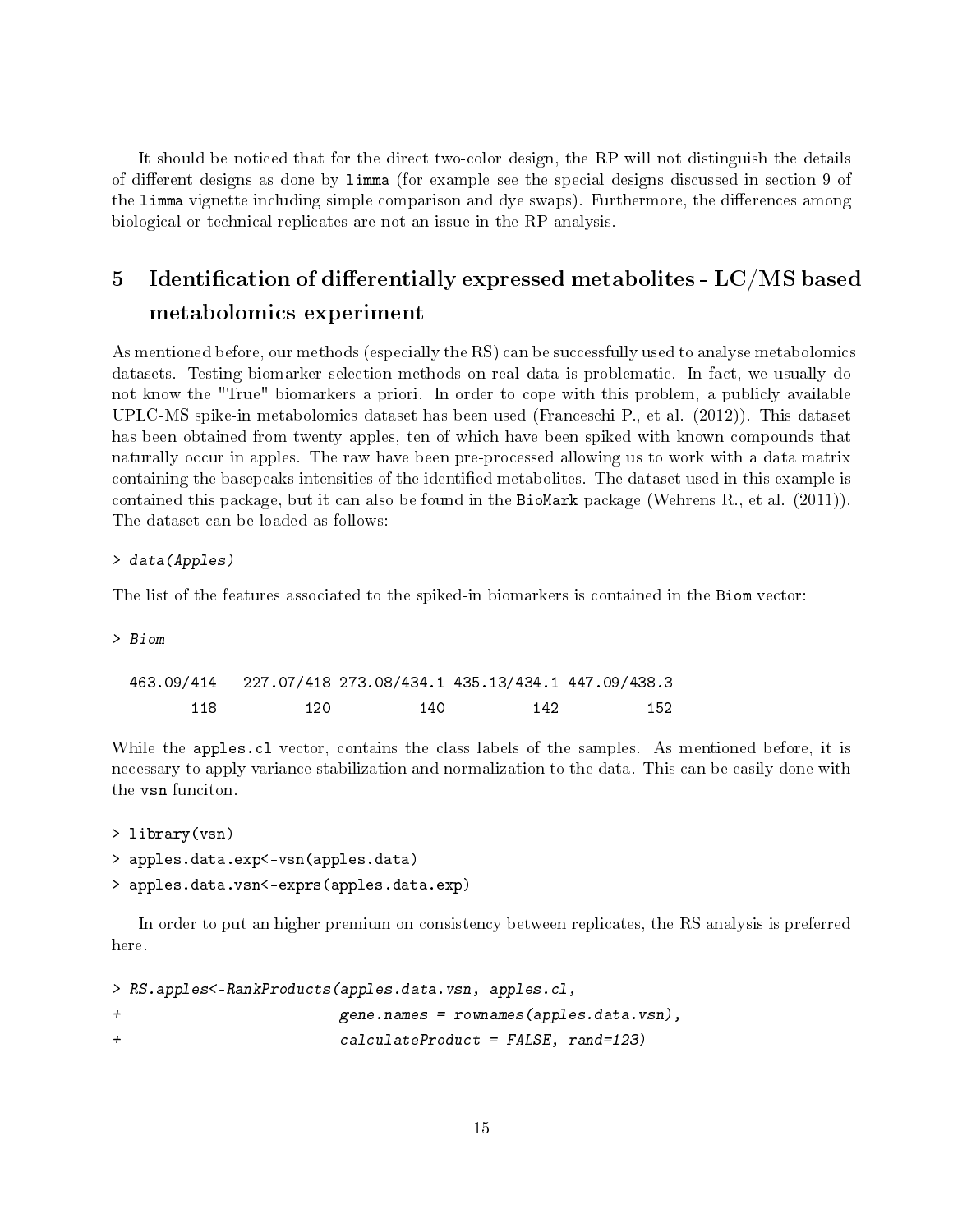#### done

As shown in previous examples, the topGene function can be used in order to show the variables presenting a pfp values smaller or equal than 0.05. It is also possible to store the indexes of the selected variables in a vector called selected.

```
> topGene(RS.apples,cutoff = 0.05, method = "pfp",
+ gene.names = rownames(apples.data.vsn))
Table1: Genes called significant under class1 < class2
No genes called significant under class1 > class2
$Table1
          gene.index RP/Rsum FC: (class1/class2) pfp P.value
227.07/418 120 4.0 0.4789 1.897e-12 9.629e-15
273.08/434.1 140 17.8 0.6633 7.610e-06 7.726e-08
435.13/434.1 142 20.4 0.6803 2.051e-05 3.123e-07
447.09/438.3 152 25.6 0.7060 1.560e-04 3.167e-06
869.21/433.6 137 34.8 0.6773 2.814e-03 7.142e-05
```
\$Table2 NULL

> selected <- which(RS.apples\$pfp[,1]<= 0.05)

Comparing the variables selected by out method with the list of the real biomarkers, it is easy to see that the method is able to identify 4 true biomarkers out of 5, while finding only one False positive.

> selected %in% Biom

[1] TRUE FALSE TRUE TRUE TRUE

## 6 Advanced usage of the package

Since the RP method uses ranks instead of actual expression to identify genes, the method can be generally used in many other cases beside the simple two-class comparison. Evaluating the RP is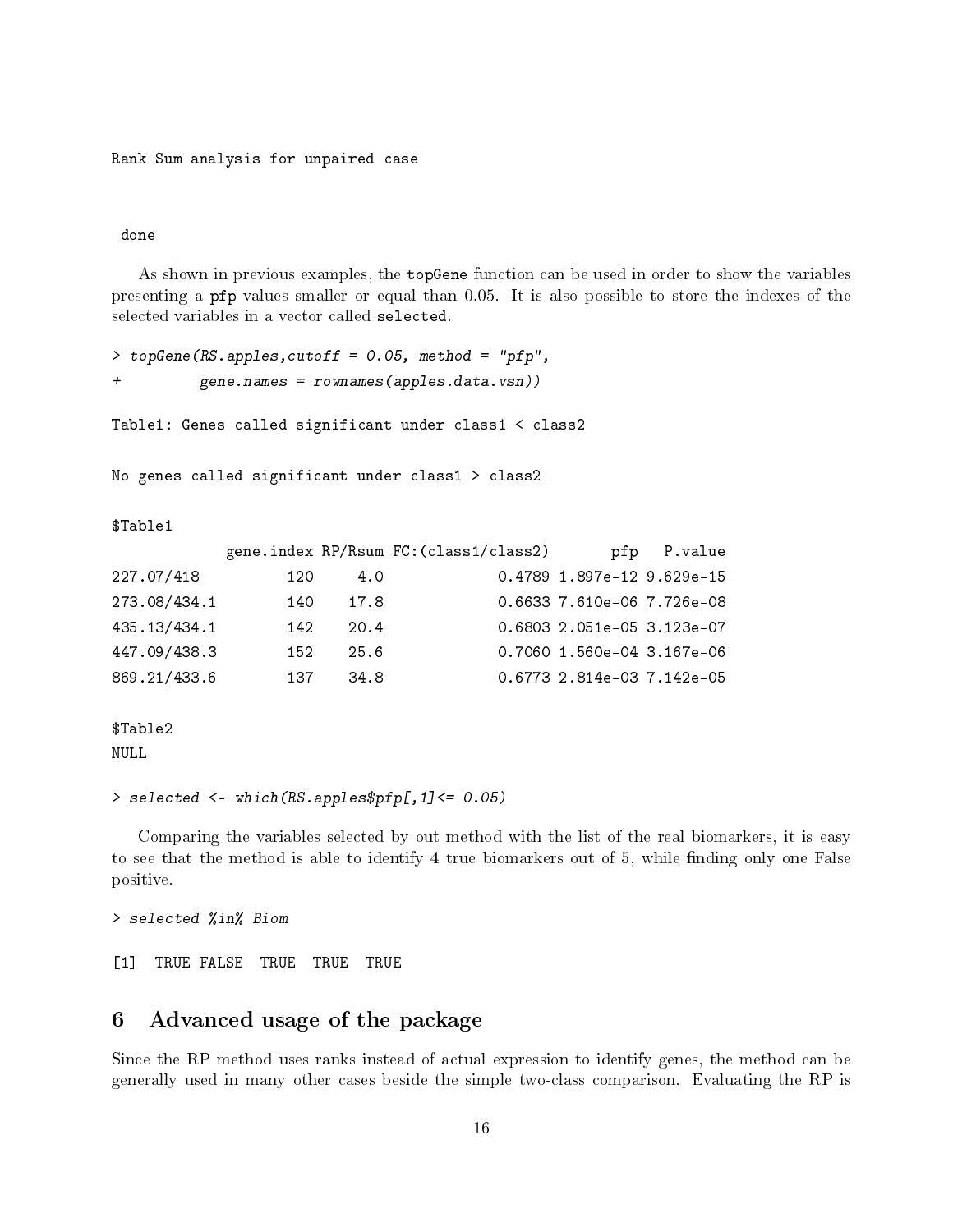equivalent to calculating the geometric mean of Rank. Replacing the *product* with the sum (i.e. replacing the geometric mean with the average) leads to the RS. Which is a statistic that is slightly less sensitive to outliers and puts a higher premium on consistency between the ranks in various lists. The RS analysis can be performed both by the RankProducts and RP. advance functions (the latter can also cope with the multiple origins case). In fact, setting calculateProduct=FALSE the functions will perform the RS instead of the RP. In order to guarantee the backward compatibility with the previous version of the package, the function RSadvance has been kept allowing to perform the RS analysis with the old syntax.

### 6.1 Identify genes with consistent down- or up-regulation upon drug-treatment

The following example has been inspired by a question posted in the BioC mailing-list. Suppose that a comparative study (control against treated) has been performed 3 different times with a different dosage of the same drug. The aim of such study is to investigate genes that are consistently upor down- regulated by the drug when compared to controls. Regardless the difference in the drug dosage, one will expect that the genes up-regulated (down-regulated) by the drug will consistently show an high (low) rank in all studies. Treating the 3 studies as 3 different origins (as shown in section 3.2), the RS method can be successfully performed. The identied genes will be good candidates for consistent down- or up-regulation under various conditions.

# 6.2 Simultaneously identify genes up-regulated under one condition and downregulated under another condition

Usually, in a microarray study that considers the responses in two different conditions, two lists of genes are identified independently:

- up-regulated genes under condition 1;
- down-regulated genes under condition 2.

Genes appearing in both lists are considered as the candidates. The rank-based method can be used to identify the desired list of genes in a single analysis. This is another advantage of the rank-based methods.

In fact, one can rank genes in ascending order under the first condition and in descending order under the second one. The two lists, can be considered together as in a 2-origin study in order to identify the candidate genes. Using the data arab, we now show a practical example. Suppose that we want to verify the consistency of the datasets generated in two different laboratories. Specifically, we want to look for genes that have been detected as up-regulated in class 2 at laboratory 1, but down-regulated in class 2 at laboratory 2. This can be achieved switching class labels for laboratory 2. Thus, for laboratory 2 the hypothetical class1 represents the real class2.

```
> arab.cl2 <- arab.cl
> arab.cl2[arab.cl==0 &arab.origin==2] <- 1
> arab.cl2[arab.cl==1 &arab.origin==2] <- 0
> arab.cl2
```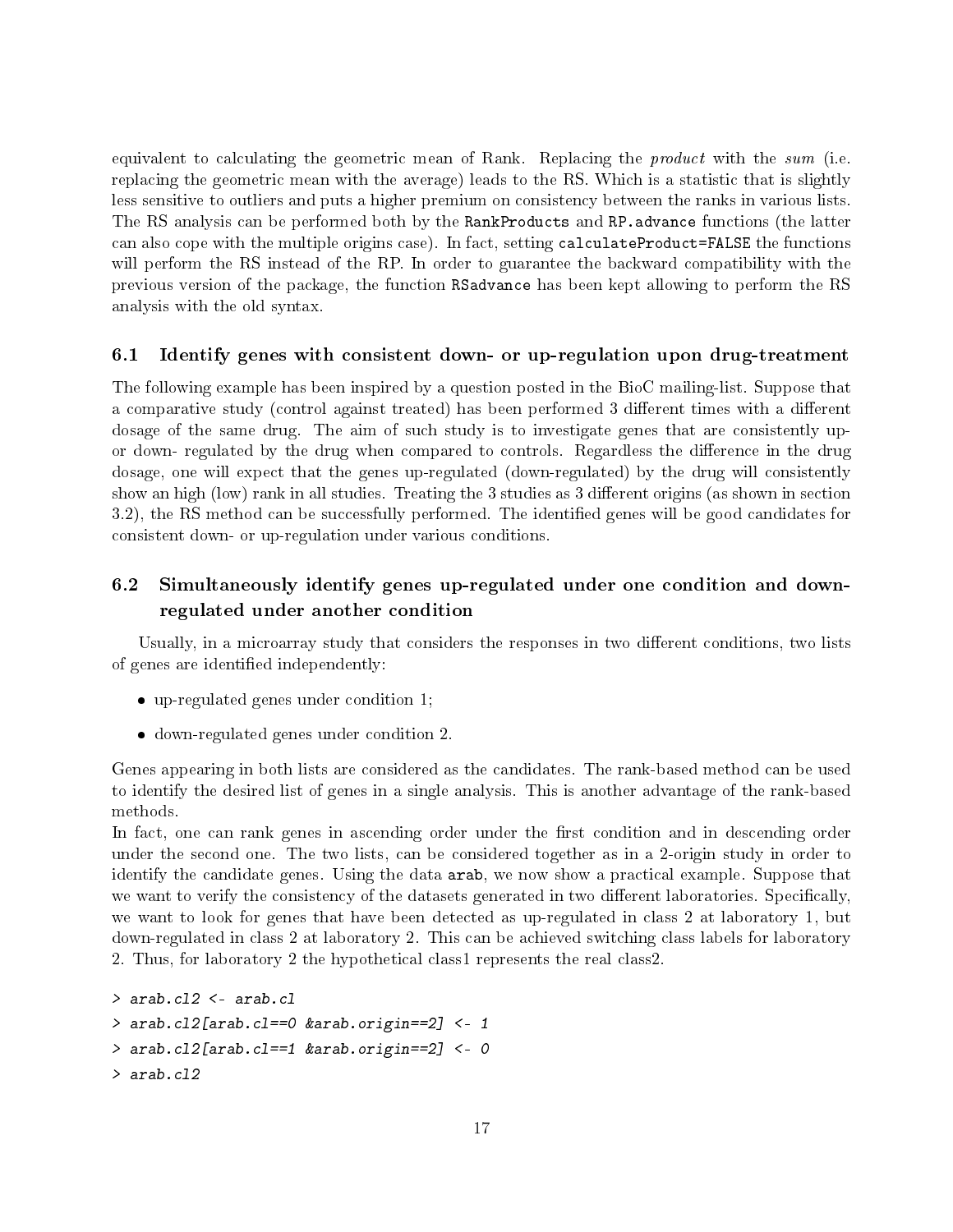[1] 0 0 0 1 1 1 1 1 0 0

If the measurements in the two laboratories are consistent, the genes will have very different ranks in the two origins. The RS analysis is preferred here, in order to emphasise consistency for the candidate genes. In the following example, we used only the first 500 genes to perform a fast analysis.

> Rsum.adv.out <- RP.advance(arab,arab.cl2,arab.origin,calculateProduct=FALSE, + logged=TRUE,gene.names=arab.gnames,rand=123) The data is from 2 different origins Rank Sum analysis for two-class case Rank Sum analysis for unpaired case Rank Sum analysis for unpaired case done > # also the old syntax can be used > #Rsum.adv.out <- RSadvance(arab,arab.cl2,arab.origin, > #logged=TRUE,gene.names=arab.gnames,rand=123) > topGene(Rsum.adv.out,cutoff=0.05,gene.names=arab.gnames) No genes called significant under class1 < class2 No genes called significant under class1 > class2

\$Table1 NULL

\$Table2 NULL

No gene was found to be differentially expressed ( $FDR=0.05$ ), indicating a relative good consistency of the experiments conducted by the two laboratories. Looking at the top 10 genes in the lists, it easy to realise that they are indeed very similar.

> topGene(Rsum.adv.out,num.gene=10,gene.names=arab.gnames)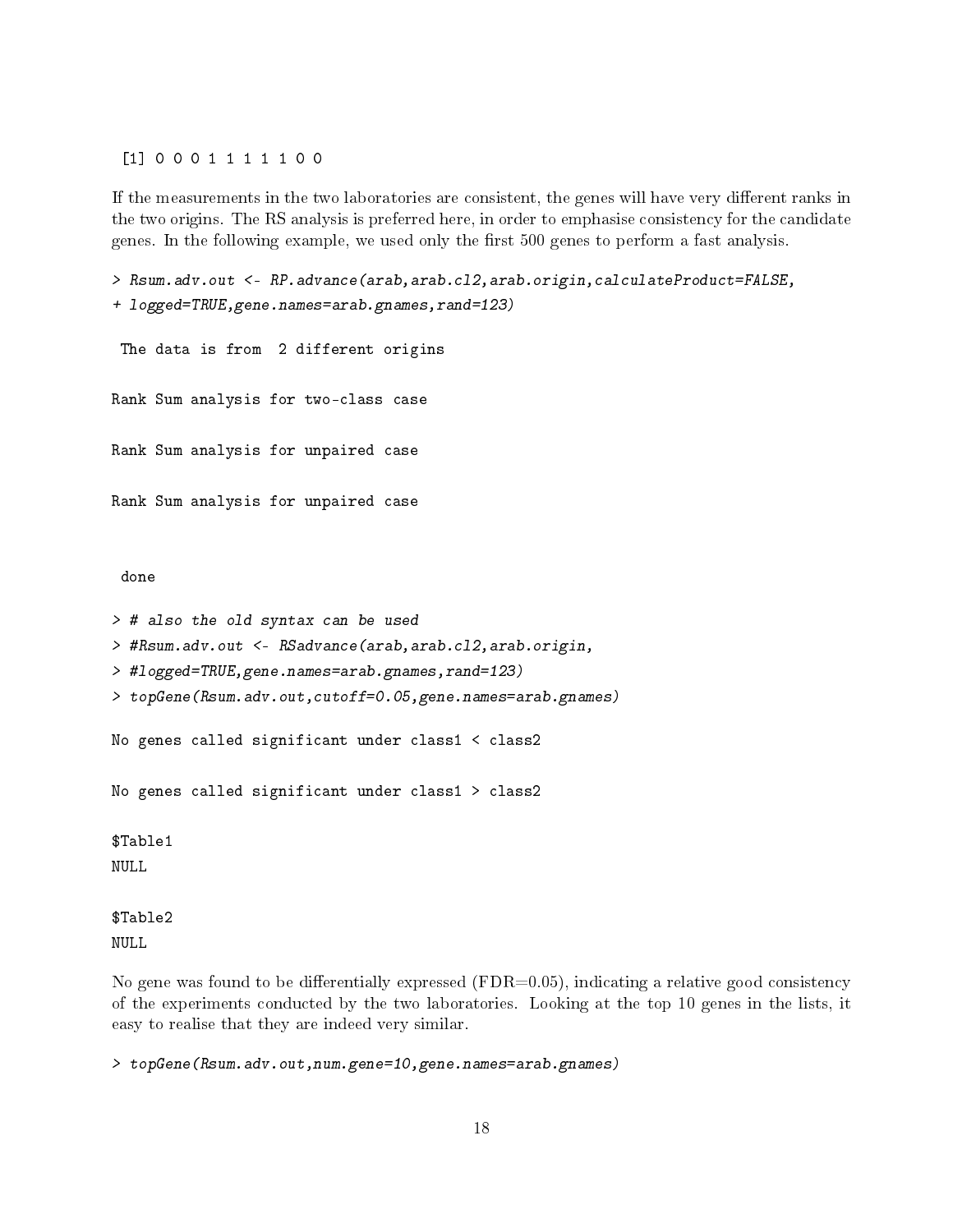Table1: Genes called significant under class1 < class2

Table2: Genes called significant under class1 > class2

\$Table1

|             |     |       | gene.index RP/Rsum FC:(class1/class2) | pfp P.value            |
|-------------|-----|-------|---------------------------------------|------------------------|
| 245181_at   | 281 | 69.2  |                                       | 0.8253 0.6423 0.001285 |
| 245392 at   | 492 | 75.6  |                                       | 0.8302 0.5010 0.002004 |
| 245233_at   | 333 | 85.8  |                                       | 0.8589 0.6309 0.003785 |
| 245305 at   | 405 | 90.4  |                                       | 0.8603 0.6151 0.004921 |
| 244951_s_at | 51  | 100.2 |                                       | 0.8757 0.8250 0.008250 |
| 245381 at   | 481 | 113.2 |                                       | 0.8788 1.2680 0.015220 |
| 245380 at   | 480 | 116.8 |                                       | 0.8924 1.2720 0.017800 |
| 245082_at   | 182 | 117.8 |                                       | 0.8583 1.1610 0.018580 |
| 245212 at   | 312 | 118.2 |                                       | 0.8780 1.0500 0.018900 |
| 245269 at   | 369 | 120.0 |                                       | 0.8857 1.0190 0.020380 |
|             |     |       |                                       |                        |

\$Table2

|             |     |       | gene.index RP/Rsum FC: (class1/class2) | pfp P.value         |
|-------------|-----|-------|----------------------------------------|---------------------|
| 245252_at   | 352 | 104.6 |                                        | 1.184 5.118 0.01024 |
| 245338 at   | 438 | 107.4 |                                        | 1.166 2.922 0.01169 |
| 245259 at   | 359 | 115.2 |                                        | 1.130 2.769 0.01661 |
| 245343 at   | 443 | 117.2 |                                        | 1.124 2.264 0.01811 |
| 245080_at   | 180 | 118.6 |                                        | 1.120 1.922 0.01922 |
| 244990 s at | 90  | 125.8 |                                        | 1.222 2.150 0.02580 |
| 245021_at   | 121 | 128.2 |                                        | 1.205 2.024 0.02834 |
| 244986 at   | 86  | 132.8 |                                        | 1.153 2.110 0.03376 |
| 244981_at   | 81  | 139.2 |                                        | 1.161 2.365 0.04256 |
| 245018 at   | 118 | 144.6 |                                        | 1.131 2.563 0.05125 |

> plotRP(Rsum.adv.out,cutoff=0.05)

No genes found using the input cutoff class 1 < class 2 No genes found using the input cutoff: class 1 > class 2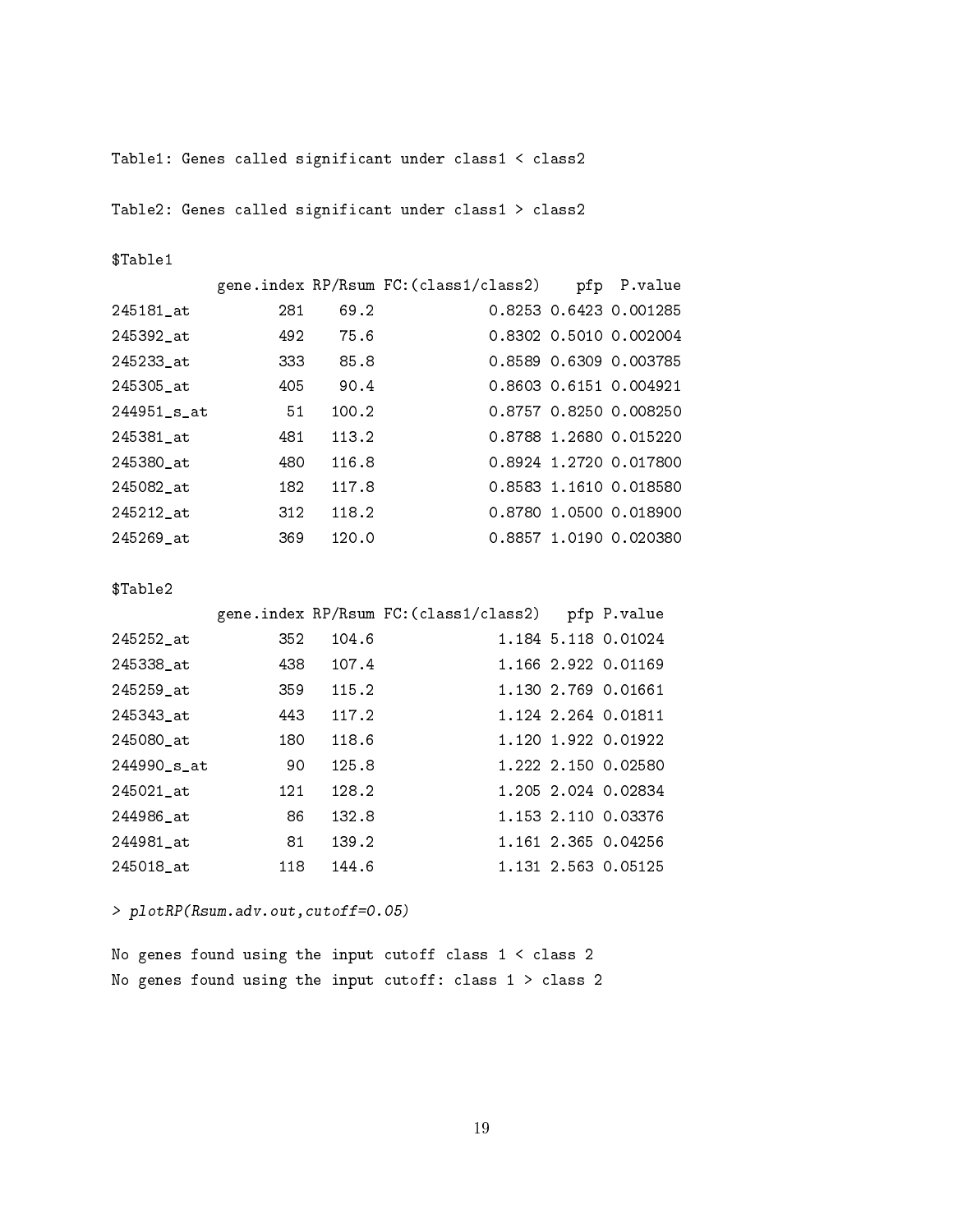# **Identification of Up−regulated genes under class 2**



**Identification of down−regulated genes under class 2**



The abnormal patterns shown in figure 3 (compared with figure 1) reveal a meaningless identification. However, due to its stability, the RP statistics is still able to identify some genes.

```
> RP.adv.out <- RP.advance(arab,arab.cl2,arab.origin,calculateProduct=TRUE,
+ logged=TRUE,gene.names=arab.gnames,rand=123)
 The data is from 2 different origins
Rank Product analysis for two-class case
Rank Product analysis for unpaired case
Rank Product analysis for unpaired case
```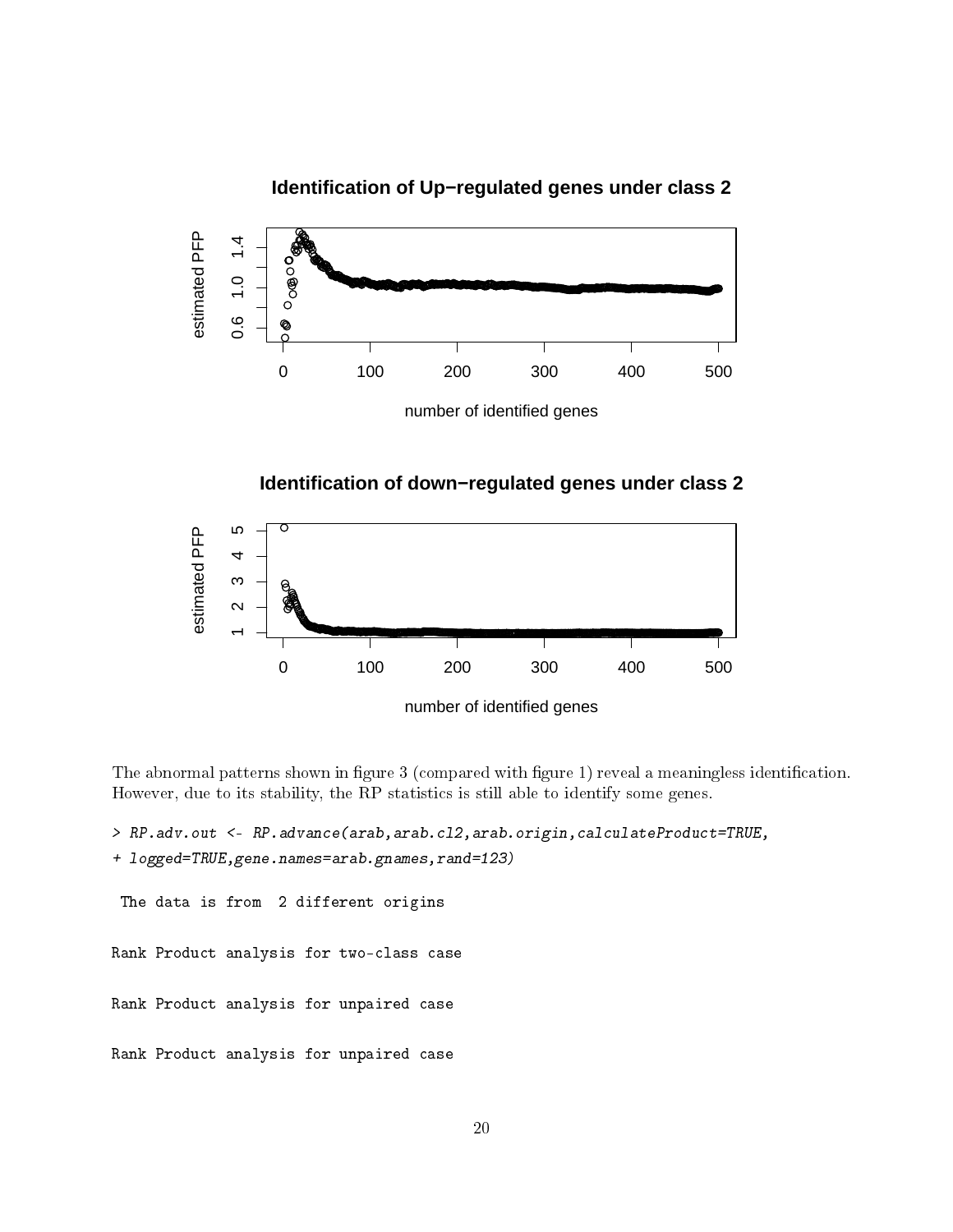```
> # also the old syntax can be used
> #RP.adv.out <- RPadvance(arab,arab.cl2,arab.origin,
> #logged=TRUE,gene.names=arab.gnames,rand=123)
> topGene(RP.adv.out,cutoff=0.05,gene.names=arab.gnames)
Table1: Genes called significant under class1 < class2
Table2: Genes called significant under class1 > class2
$Table1
        gene.index RP/Rsum FC:(class1/class2) pfp P.value
245244_at 344 16.34 0.8710 0.02285 4.569e-05
245119_at 219 20.04 0.7238 0.03277 1.311e-04
245304_at 404 21.25 0.7973 0.02925 1.755e-04
245336_at 436 22.61 0.9822 0.02980 2.384e-04
245176 at 276 26.18 0.8950 0.04836 4.836e-04
$Table2
        gene.index RP/Rsum FC:(class1/class2) pfp P.value
245362_at 462 12 1.034 0.004258 8.517e-06
```
Nevertheless, the log fold-changes show that these findings are not significant. This is also confirmed by the comparison of the ranks under 13 pairings for one gene (first 9 in laboratory 1, next 4 in from laboratory 2).

> RP.adv.out\$Orirank[[1]][344,]

done

[1] 3 4 3 1 1 1 1 1 1 495 496 453 492

# 7 Changes introduced in the last version

In this section changes introduced in the new version of the package are briefly summarized.

### 7.1 Application to unpaired datasets

Let T and C stand for two experimental conditions (e.g. treatment versus control), while  $n<sub>T</sub>$  and  $n<sub>C</sub>$ are the number of replicates in the two conditions. In the old package the RP (RS) analysis for the unpaired case was performed according the ad hoc procedure decribed here: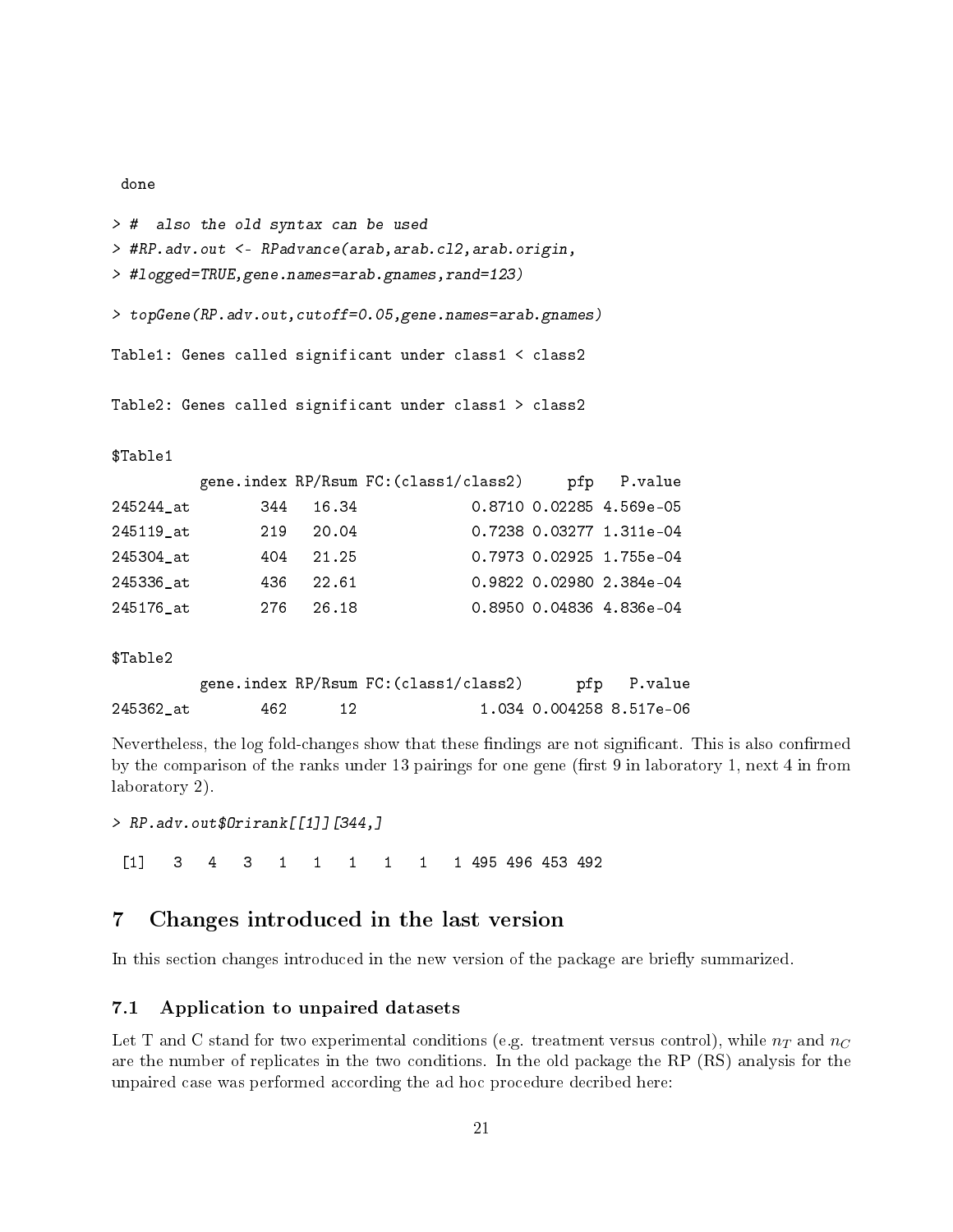- 1. all the possible  $K = n_T \times n_C$  pair-wise comparisons are considered and K lists of ratios FC are evaluated;
- 2. the ratios are ranked within each comparison  $(r_{gi}$  is the rank of the gth gene in the *i*th comparison);
- 3. the RP for each gene is determined as  $RP_g = (\prod_i r_{gi})^{1/K};$
- 4. alternatively, the RS is determined as  $RP_g = (\sum_i r_{gi})/K$ .

Apparently, such approach leads to an increase of the False Discovery Rate. In the new package, a new and more principled method has been developed. This method is described below:

- 1. the number of pairs (*npairs*) is defined as the number of the samples in the smallest class;
- 2. if not defined by the user, the number of Random Pairings that will be generated  $(n_{rp})$  is set to npairs  $\times$  npairs (if this number is not odd  $n_{rp} = npairs \times npairs + 1$ );
- 3. Sampling from the original dataset,  $n_{rp}$  new datasets of dimension (ngenes  $\times$  npairs) are generated;
- 4. the RP (RS) is evaluated  $n_{rp}$  times considering each Random Pairing as a paired experiment;
- 5. per each gene, the final  $RP_g$  (or  $RS_g$ ) is estimated as the median of the  $n_{rp}$  values evaluated in the step before.

### 7.2 Evaluation of the p-values for the RP

Instead of the permutation approach used in the old version of the package, the pvalues for the RP are now evaluated through the fast algorithm described in Heskes et al.  $2014$ , which allows a very accurate approximation of the p-values in a computationally fast manner. This approach significantly speeds up the RP analysis. When considering a typical paired dataset  $(N = 1000$  and  $K = 10)$ , the computation time is now reduced by a factor of  $\sim$  500, when compared with the analysis performed with the previous approach (using 10,000 permutations).

### 7.3 Evaluation of the p-values for the RS

Also in this case, the permutation approach was abbandoned. We have developed a novel method able to compute the exact p-values for the RS in a fast manner. This method is straightforward and based on a very simple analogy. It is easy to understand that, under the null hypothesis, the probability distribution of the RS, in an experiment with  $N$  features and  $K$  replicates, is exactly the same as the probability distribution of the sum of the outcomes obtained by rolling  $K$  dice with N faces (http://mathworld.wolfram.com/Dice.html). The numerical error generated by our fast algorithm increases with the the size of the dataset. For this reason we developed a more accurate implementation of the same algoritm, which is able to cope with extremely large datasets. Unfortunately, this leads to an increase of the computational time. When the size of the dataset is such that the use of the accurate implementation is needed and the time needed to evaluate the exact p-values becomes unacceptable, the new package computes the exact p-values for the smallest